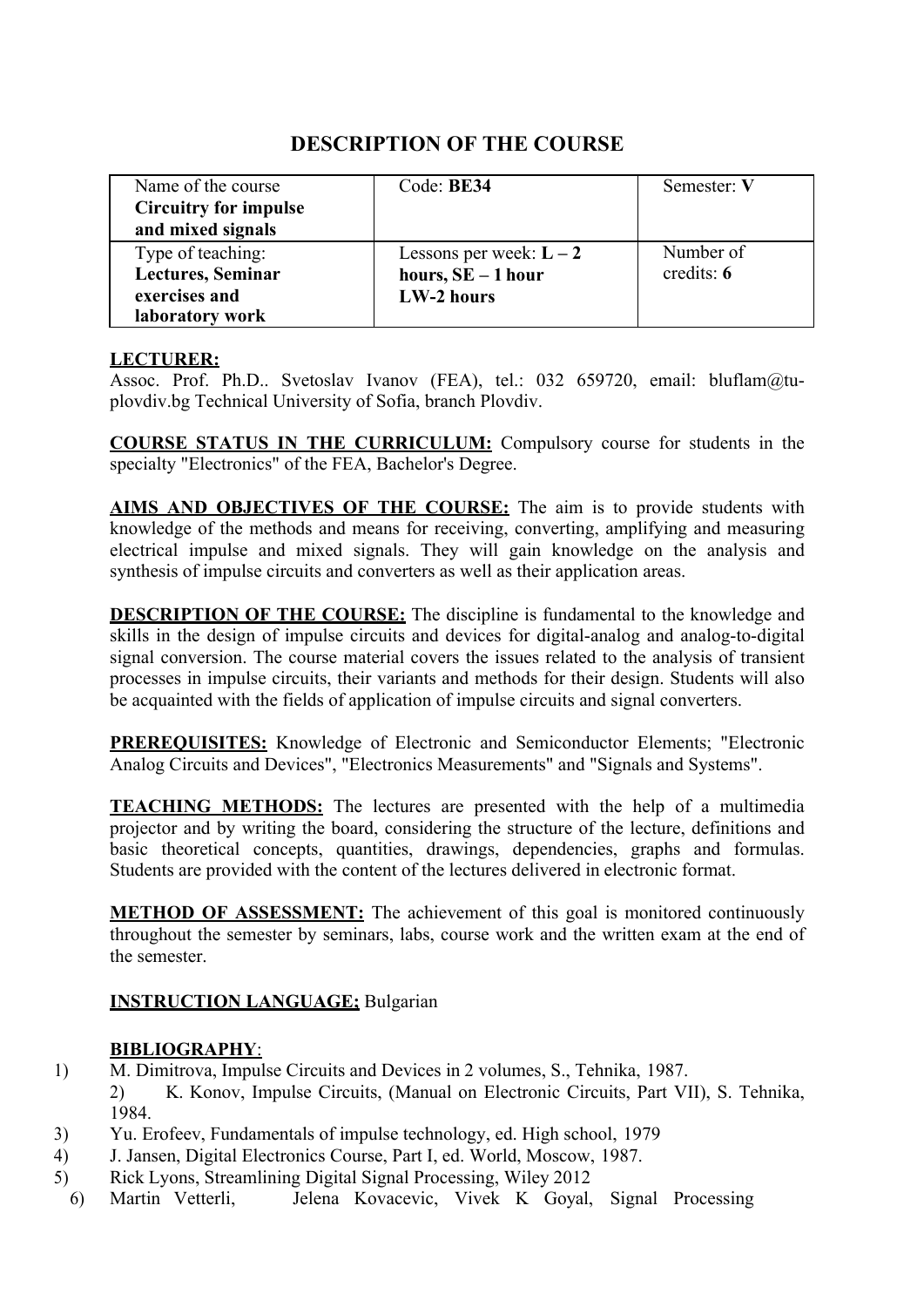Foundations, Massachusetts Institute of Technology & Boston University, Cambridge University Press 2014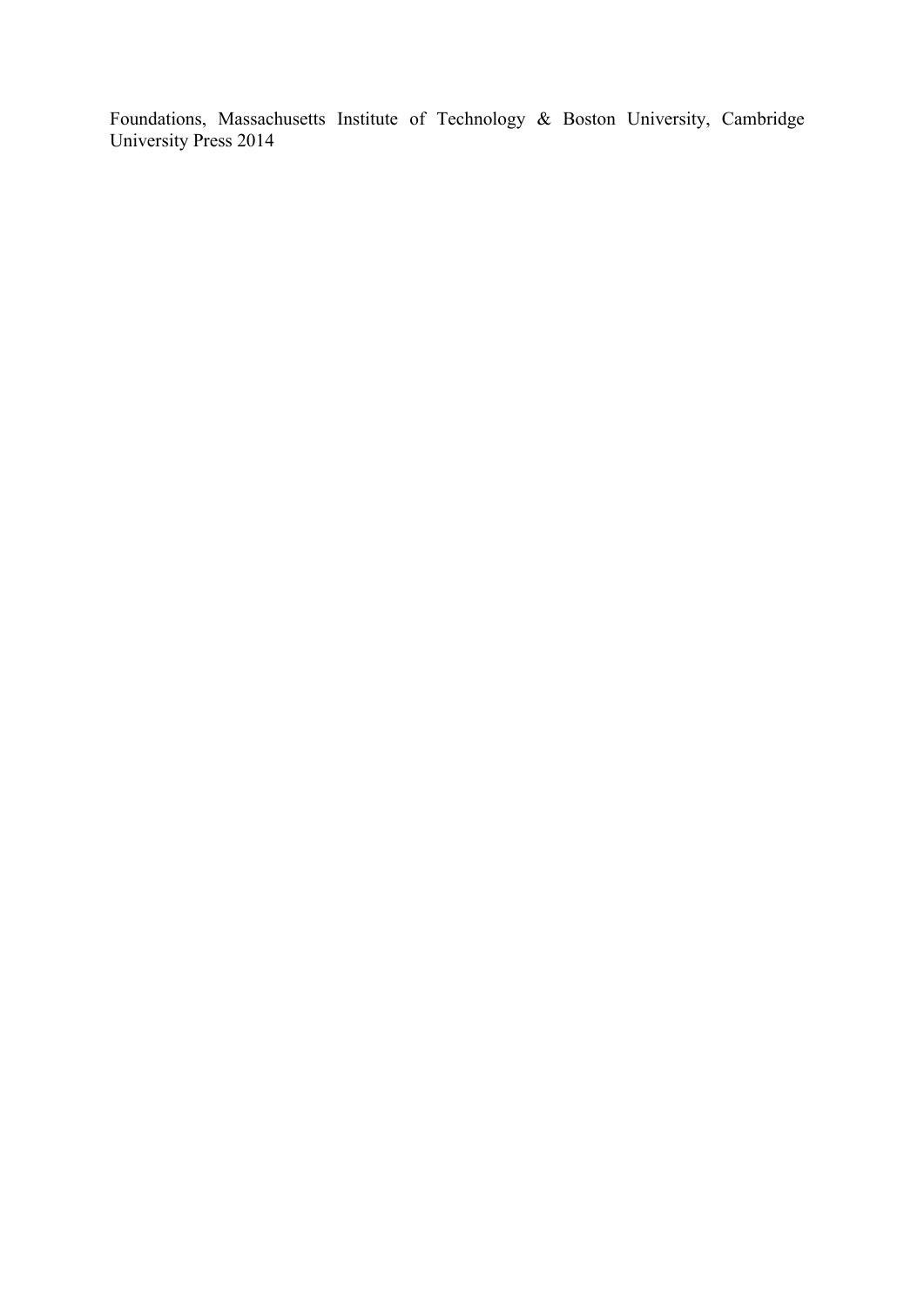| Name of the course                                                     | Code: BE35                                                            | Semester: V          |
|------------------------------------------------------------------------|-----------------------------------------------------------------------|----------------------|
| <b>Microprocessor</b><br>techniques                                    |                                                                       |                      |
| Type of teaching:<br>Lectures, laboratory<br>work, seminar<br>exercise | Lessons per<br>week:<br>$L - 2$ hours; LW<br>$-2$ hour, SE-1<br>hours | Number of credits: 6 |

# **LECTURER:**

Ass. Prof. PhD. Boyko Baev Petrov, tel: 659760 e-mail: [bpetrov@tu-plovdiv.bg](mailto:bpetrov@tu-plovdiv.bg) TU-Sofia, branch Plovdiv

**COURSE STATUS IN THE CURRICULUM:** Obligatory subject for student's specialty "Electronics", bachelor

# **AIMS AND OBJECTIVES OF THE COURSE:**

After subject completion the students know a characteristics, functionality, organization, development and applications of microprocessors and microcontrollers for electronic single-devices and systems manufacture and support.

**DESCRIPTION OF THE COURSE:** The main topics concern: Software model, instruction set, addressing modes of microprocessor; System bus organization of microprocessor single-devices and systems; Memory devices: RAM, EPROM, FLASH - characteristics and applications; Methods and circuits for address decoding; In-circuit, system and bus-oriented interfaces: theory, organization, circuits and applications; Counters and timers: organization, modes of operation, applications; Data acquisition systems: bus-oriented ADC and DAC; Microcontrollers - architecture, functionality and applications; Development, emulation, simulation and testing of microprocessor and microcontroller based devices and systems - methods and equipments.

**PREREQUISITES:** Physics, Digital electronic and Software skills

**TEACHING METHODS:** Lectures, using slides, case studies, laboratory and semester project (obligatory), work in teams, protocols and semester project description preparation and defence.

**METHOD OF ASSESSMENT:** Written examination (70%), laboratory assessments (20%), test (10%).

**INSTRUCTION LANGUAGE:** Bulgarian

# **BIBLIOGRAPHY:**

1. Иванов Р., Михов Г., Електронни цифрови устройства и системи II част,C., Техника 1990. 2.Уилямс Г.Б., Отлатка микропроцессорных систем, М., Энергоатомиздат, 1988.

3.Рафикузаман М., Микропроссоры и машинное проектирование микропројессорных систем, М., МИР, 1988.

4.Щелкунов, И. И., Дианов А. П., Микропроцессорные средства и системы, М., Радио и связь, 1989.

5.Hitz K., Tabak D., Microcontrollers - Architectute, Implementation and programming, McGraw Hill, 1992.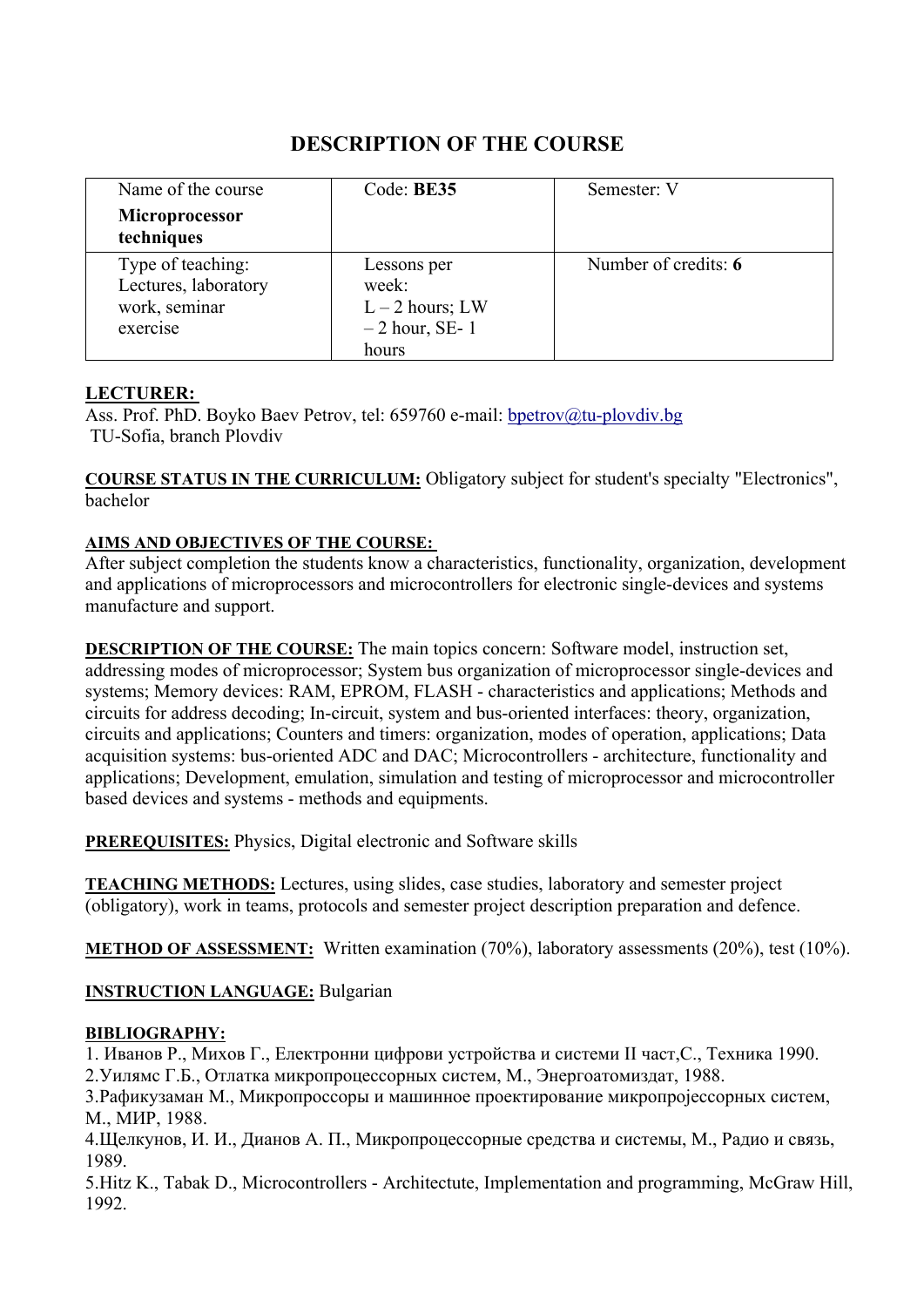| Name of the course    | Code: BE36            | Semester: V |
|-----------------------|-----------------------|-------------|
| <b>Power supplies</b> |                       |             |
| Type of teaching:     | Hours per week:       | Credits:7   |
| Lectures, laboratory  | $L-2$ hours, $S-1$    |             |
| work, Seminhars,      | hours, $LW - 2$ hours |             |
| Course project        |                       |             |

#### **LECTURER:**

Assist. Prof. Ph.D Georgi Bonev – dep. of Electronics, Technical University of Sofia, branch Plovdiv, tel.: +35932692814, email: [gbonev@engineer.bg](mailto:gbonev@engineer.bg)

**COURSE STATUS IN THE CURRICULUM:** Compulsory course for the students of specialty "Electronics", degree "Bachelor".

**AIMS AND OBJECTIVES OF THE COURSE:** The course "Power supplies" is intended to acquire theoretical, practical knowledge and skills in the field of the power supply devices and their application. The students acquire knowledge about modern trends in the circuitry of power supplies and the methods of their control.

**DESCRIPTION OF THE COURSE:** The purpose of the lectures and the laboratory exercises is to give to the students an idea of the principle of operation and the modes of operation of the power supply devices, and to obtain practical experience with such devices.

**PREREQUISITES:** Knowledge of the following disciplines: Theoretical Electrical Engineering and Electrical Measurements.

**TEACHING METHODS**: Lectures and laboratory exercises in properly equipped laboratories. For the laboratory exercises are developed methodical manuals and templates on topics, covered in the lectures. Software packages are used to model and simulate SPICE. Software pakages are used for SPICE modeling and simuling.

**METHOD OF ASSESSMENT:** A written exam and solving a problem.

#### **INSTRUCTION LANGUAGE:** Bulgarian

#### **BIBLIOGRAPHY:**

1. Stefanov N.Y., Power Supplies, S. Technika, 1985.

2. Stefanov N.Y., Handbook of Power Supplies., Technika, 1985.

3. Krastev G., Handbook for laboratory exercises in industrial electronics and design of industrial electronics, S. Technika, 1978.

- 4. Stefanov N.Y., A guide to lab work of Power Supplies., Technika, 1985.
- 5. Китаев В.Е. и колектив, Расчет источников электропитания устройств связи, учебное пособие, М., Р и С, 1993.
- 6. Brown, Marty, Power supply cookbook" 2th ed., Newnes, Copyright © 2001 by Butterworth–Heinemann A member of the Reed Elsevier group ISBN 0-7506-7329-X.
- 7. "Handbook of batteries", David Linden, Thomas B. Reddy, 3d ed., McGraw-Hill, ISBN 0- 07-135978-8.

8. Stefanov N.Y., Design Guide for Power Supplies, Technika, 1988.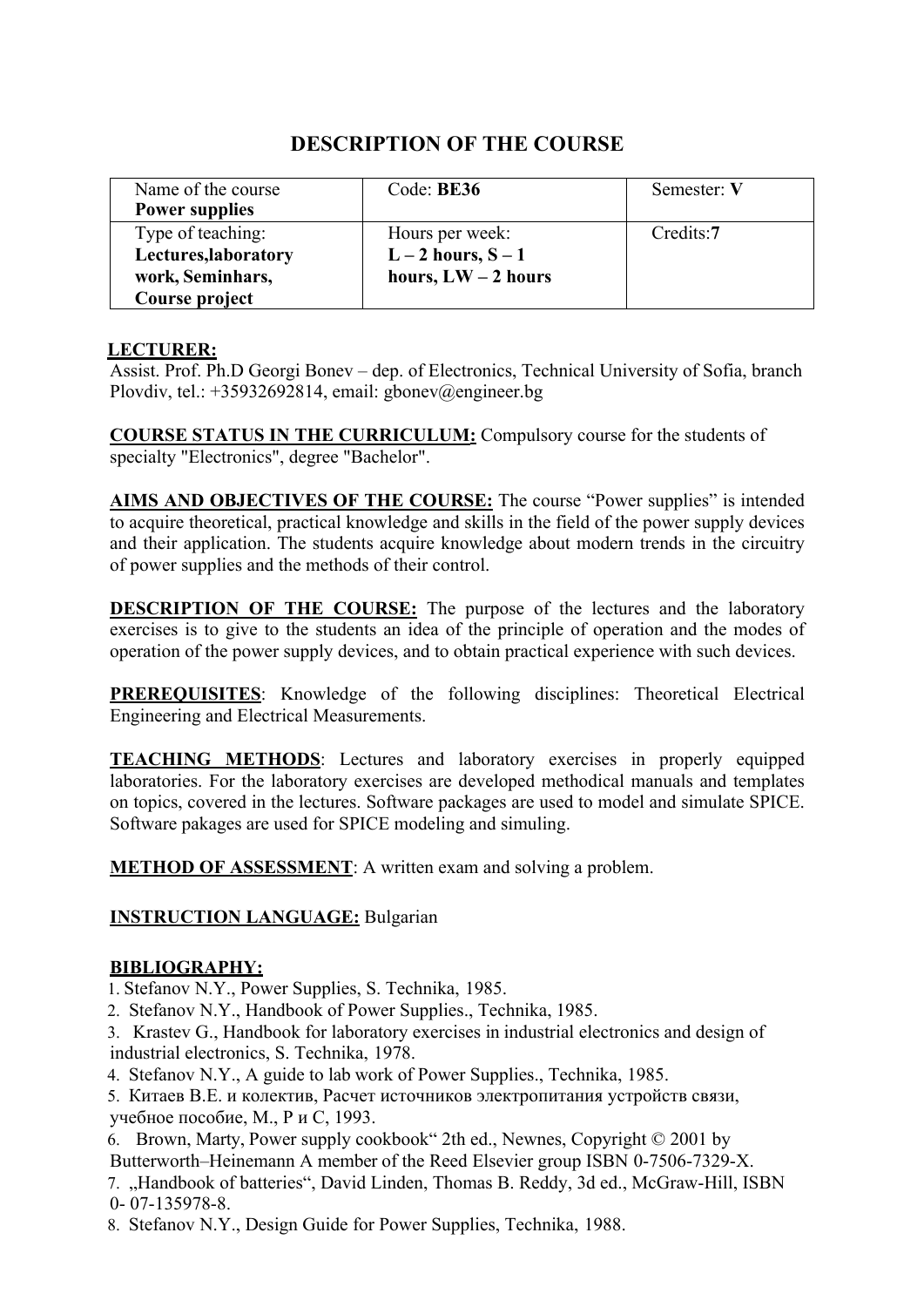9. Dinkov E., Sv. Ivanov, M. Dinkova – A guide to lab work on specialized power supplies, TU Sofia, branch Plovidv, 1999 г.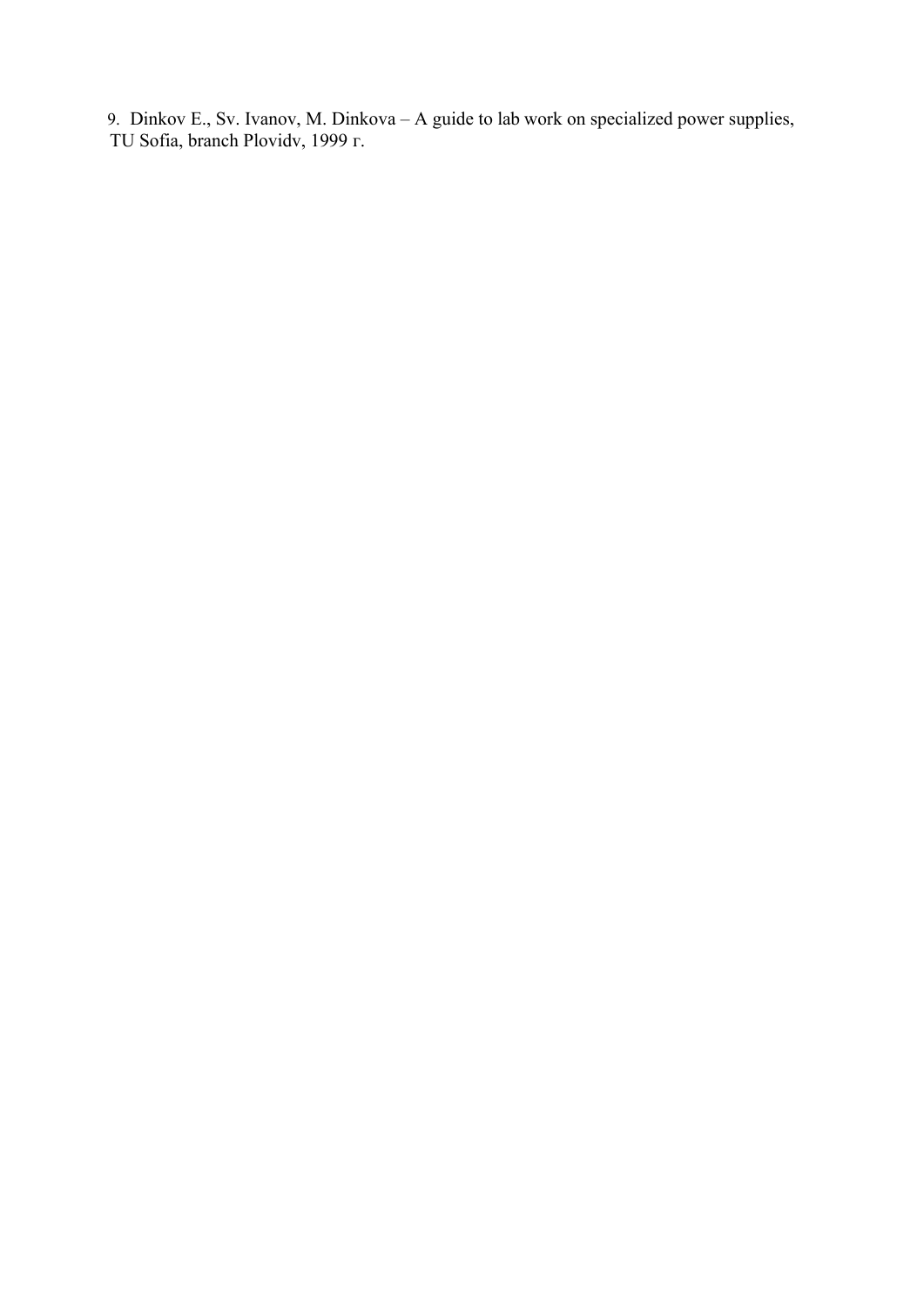| Name of the course<br><b>Electronic</b><br>measurement systems | Code: BE37          | Semester: 5 |
|----------------------------------------------------------------|---------------------|-------------|
| Type of teaching:                                              | Lessons per week:   | Credits: 5  |
| <b>Lectures and</b>                                            | $L-2$ hours; $LW-2$ |             |
| laboratory work                                                | hours.              |             |

# **LECTURER:**

Assoc. Prof. Ph.D.. I. Rachev, Department of Electronic, Technical University of Sofia – Plovdiv branch, ph., 032/ 959 718, e-mail: [ivr@tu.plovdiv.bg](mailto:ivr@tu.plovdiv.bg)

# **COURSE STATUS IN THE CURRICULUM:**

The course is compulsory for the students specialty "Electronics" for educational and qualifications degree "bachelor".

# **AIMS AND OBJECTIVES OF THE COURSE:**

The aim of the course is to give the students knowledge of electronic measurement systems and instrumentation. It allows the students to develop instrumentation, data acquisition and analysis software using modern equipment and software tools.

#### **DESCRIPTION OF THE COURSE:**

The base problems, witch are discussed in the course are the operating principles of measurement hardware, errors, standards, current and voltage measurement, compensating techniques, oscilloscopes and computer based measurement systems and virtual instruments.

#### **PREREQUISITES:**

Electrical Engineering Theory, Semiconductor devices, Signals and systems Analogue electronics, Electrical measurements.

**TEACHING METHODS**: lectures, tutorials, laboratory work, protocols.

**METHOD OF ASSESSMENT**: Two-hour assessment at the end of the semester (80 %) and laboratory work (20 %).

# **INSTRUCTION LANGUAGE**: Bulgarian

#### **BIBLIOGRAPHY :**

- 1. Stoyanov, I.: Electronic Measurement Systems. Technical University of Sofia, Sofia, 2000.
- 2. Stefanova, K. et all, Electronic Measurement Systems Laboratory works, Plovdiv, 1995.
- 3. Comer, D., *Fundamentals of Electronic Circuit Design*, NY, John Wiley & Sons, 2003.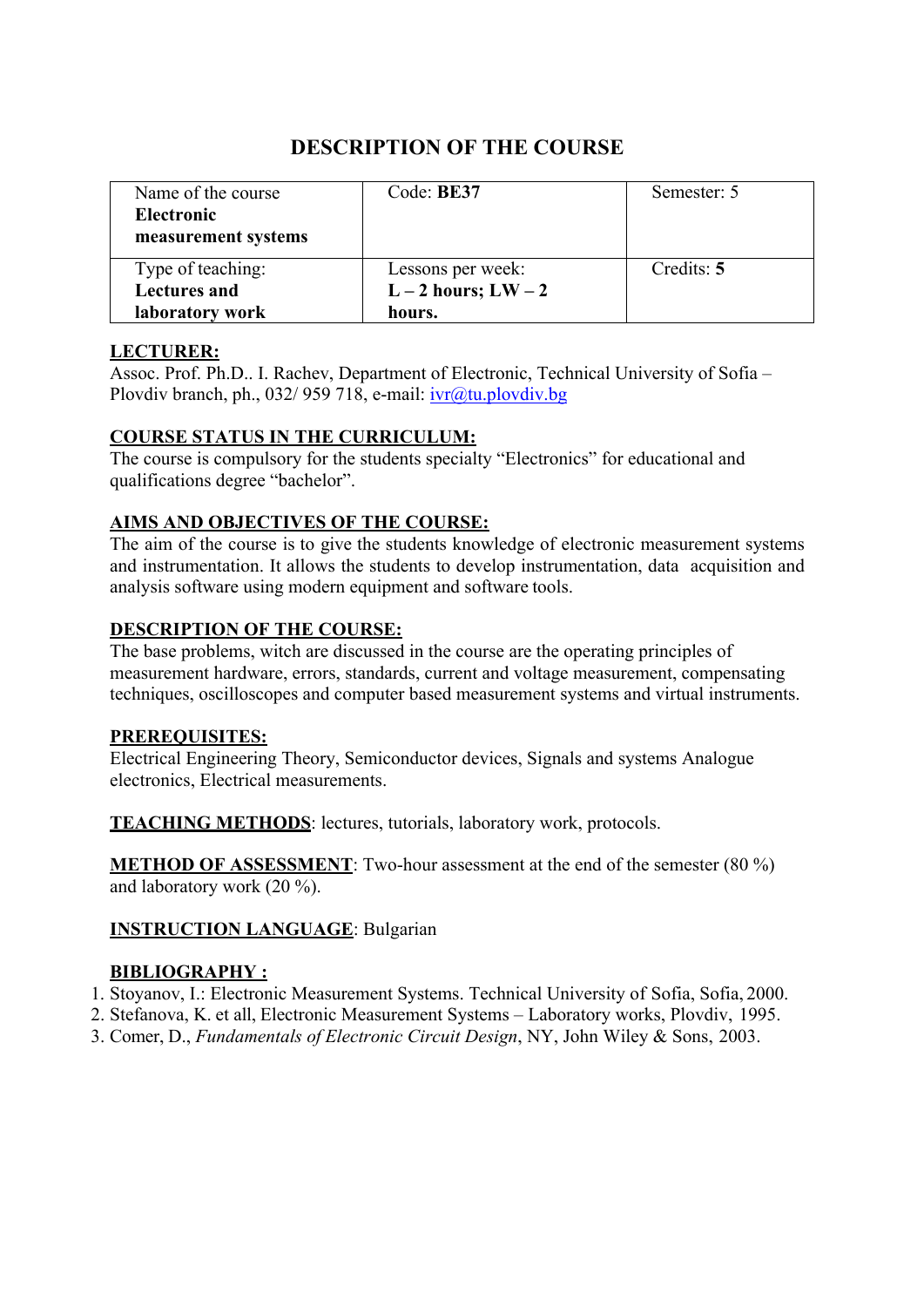| Name of the course<br><b>Practicum in circuits</b><br>design | Code: BE38            | Semester: V |
|--------------------------------------------------------------|-----------------------|-------------|
| Type of teaching:                                            | Lessons per week: LW- | Number of   |
| <b>Laboratory work</b>                                       | 2 hours               | credits: 2  |

# **LECTURER:**

Head Assistant Rosen Bozhilov, PhD., (FEA), Dept. of Electronics, Technical University of Sofia - Branch Plovdiv, e-mail: [rossen\\_chi@abv.bg](mailto:rossen_chi@abv.bg)

**COURSE STATUS IN THE CURRICULUM:** Compulsory for the Bachelor's degree students majoring in "Electronics" at the Faculty of Electronic and Automation.

**AIMS AND OBJECTIVES OF THE COURSE:** The aim of the ":Practicum in circuits design" training is to provide the students with practical skills and engineering experience to realize a specific electronic device suitable for their future work.

**DESCRIPTION OF THE COURSE:** By nature and specifics the classes comprise elements of both laboratory work and course design projects within a school year. They encompass basic for the engineering practice activities: techno-economic assignment; literature review; analysis of possible solutions; dimensioning of circuit diagrams; construction; functional testing of the realized devices; and techno-economic standardization.

**PREREQUISITES:** Fundamental knowledge in the courses: Theoretical electrical engineering, Signals and systems, Semiconductor devices, Analogue Electronics, Electronic measurement systems.

**TEACHING METHODS:** Laboratory work, consisting in practical realization of electronic devices. The leading lecturer works collectively and on an individual basis with each of the students depending of the stage of realization of the particular tasks.

**METHOD OF ASSESSMENT:** After submitting a functioning device, the students receive the lecturer's signature.

# **INSTRUCTION LANGUAGE:** Bulgarian

# **BIBLIOGRAPHY:** (in Bulgarian)

1. Towers, Thomas, Transistor Selector, Technica press, Sofia 1998; 2. Zlatarov V. Donevski at al. "Analog electronic circuits and systems", Technica Publishing House, Sofia, 1995;

3. Konov K., Pulse and digital circuits with integral TTL elements, I and II part, Technica press, Sofia 1998;

4. Clayton G., Operational Amplifiers, Technica press, Sofia 2002.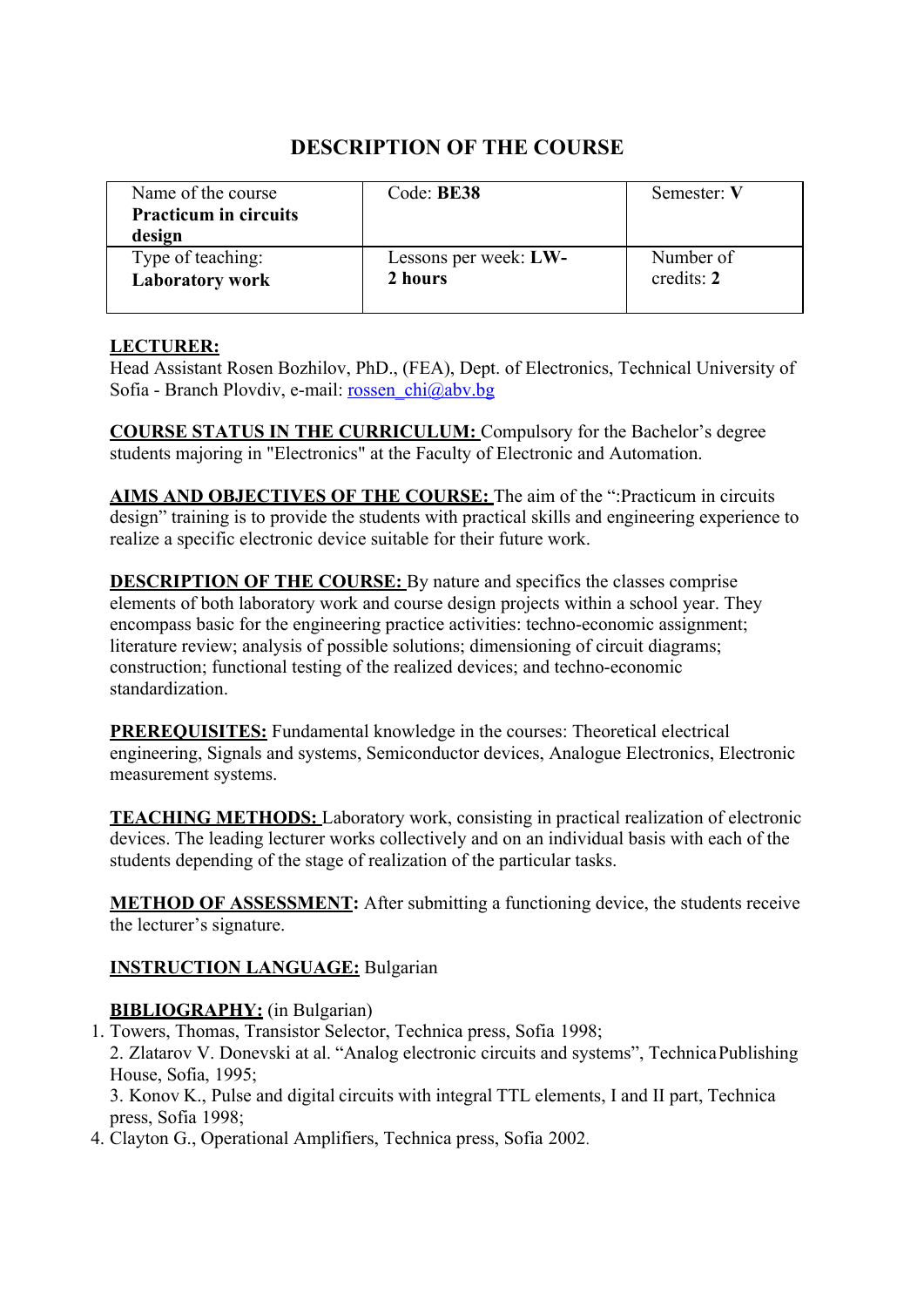#### Name of the course: **Marketing** Code: **BE39.1** Semester: **V** Type of teaching: **Lectures (L), Seminar exercises(S)** Lessons per week:  $L-2, S-1$ Numberofc redits:**4**

# **DESCRIPTION OF THE COURSE**

## **LECTURERS**:

Assistant Professor Elena Zlatanova, Ph.D.; e-mail: [elyzlatanova@abv.bg,](mailto:elyzlatanova@abv.bg) Hristina Dailianova; e-mail: [dailianova@abv.bg](mailto:dailianova@abv.bg)

**COURSE STATUS IN THE CURRICULUM**: compulsory school subject for full-time students of Industrial management at the Faculty of Mechanical Engineering – TU – Sofia, Plovdiv Branch, for the qualification degree Bachelor of Science.

**OBJECTIVES OF THE COURSE:** To give the students knowledge of the theoretical, organizational, managerial methodological and practical aspects in planning and conducting marketing activities.

**COURSE DESCRIPTION**:Main topics: Marketing basics; Marketing environment; Marketing concepts; Marketing research; Product and product policy; Prices and pricing policy; Segmentation and market positioning; Distribution and logistics; Internet marketing; Advertising; Public relations.

**PREREQUISITES:** Basic knowledge of economics, sociology, basics of management is required.

**TEACHING METHODS:** Lectures and seminar exercises, aided by audio, video and multimedia technique. Active methods of teaching, involving the students, are used.

**METHODS OF ASSESSMENT:** Examination (written).

# **LANGUAGE:** Bulgarian

# **BIBLIOGRAPHY:**

1.Благоев Веселин, Маркетинг, С, InterndtionalUniversity,София 2003 2.Бърд Дрейтън, Директен маркетинг, Б, 1993

- 3.Волф Ябок, Маркетинг, С, 1995 4.Джефкинс Ф., Въведение в маркетинга, рекл. И Пр, С, 1993 5.Доганов Димитър, Рекламата каквато е, Princeps,София, 2000 6.Желев Симеон, Маркетингови изследвания, Тракия-М,София, 2002
- 7. Карас Честър, Търговските преговори…,ВТ, 1993
- 8.Кафтанджиев Христо, Хармония в рекламната комуникация,Ciela, София, 2008
- 9. Котлър Филип, Маркетинг 3.0, София, 2010
- 10. Кошник Волфганг, Световен речник по маркетинг и реклама, Б, 1997.
- 11. Льодюк Робер, Мениджмънт на рекламата, С, 1992
- 12. Маринова Елена, Маркетинг, продукт, реклама, В,1992
- 13. Маринова Елена, Маркетингов план, В,1996
- 14. Оксли Харолд, Принципи на пъблик рилейшънс, Б, Делфин прес, 1993
- 15. Прайд У., Маркетинг концепции и стратегии, С, 1994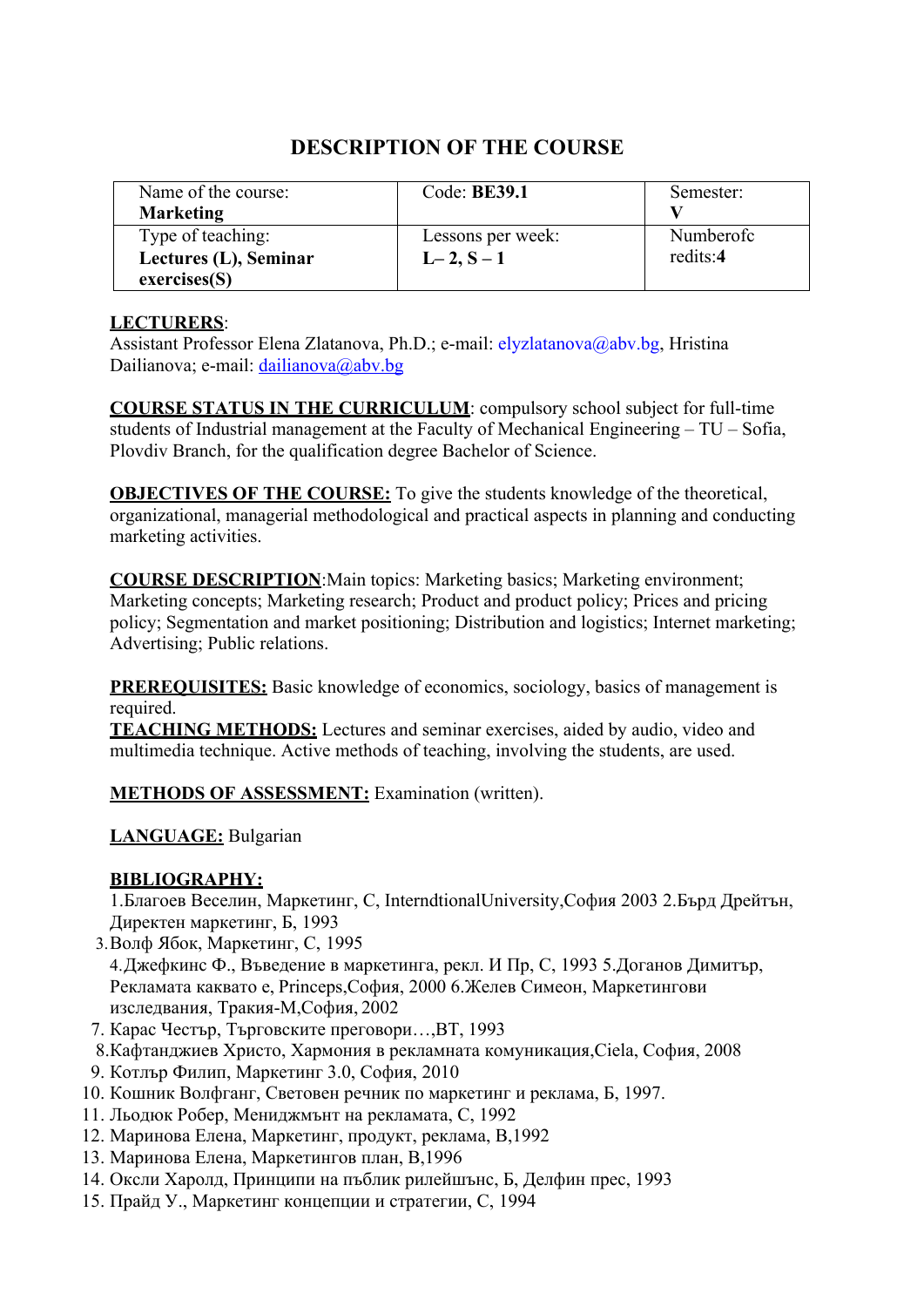16. Риивс Росър, Реализмът в рекламата, В, 1995

- 17. Стойков Любомир, Фирмена култура и комуникация, УНСС, С, 1995
- 18. Фентън Джон, Как се продава срещу конкуренцията, С, 1992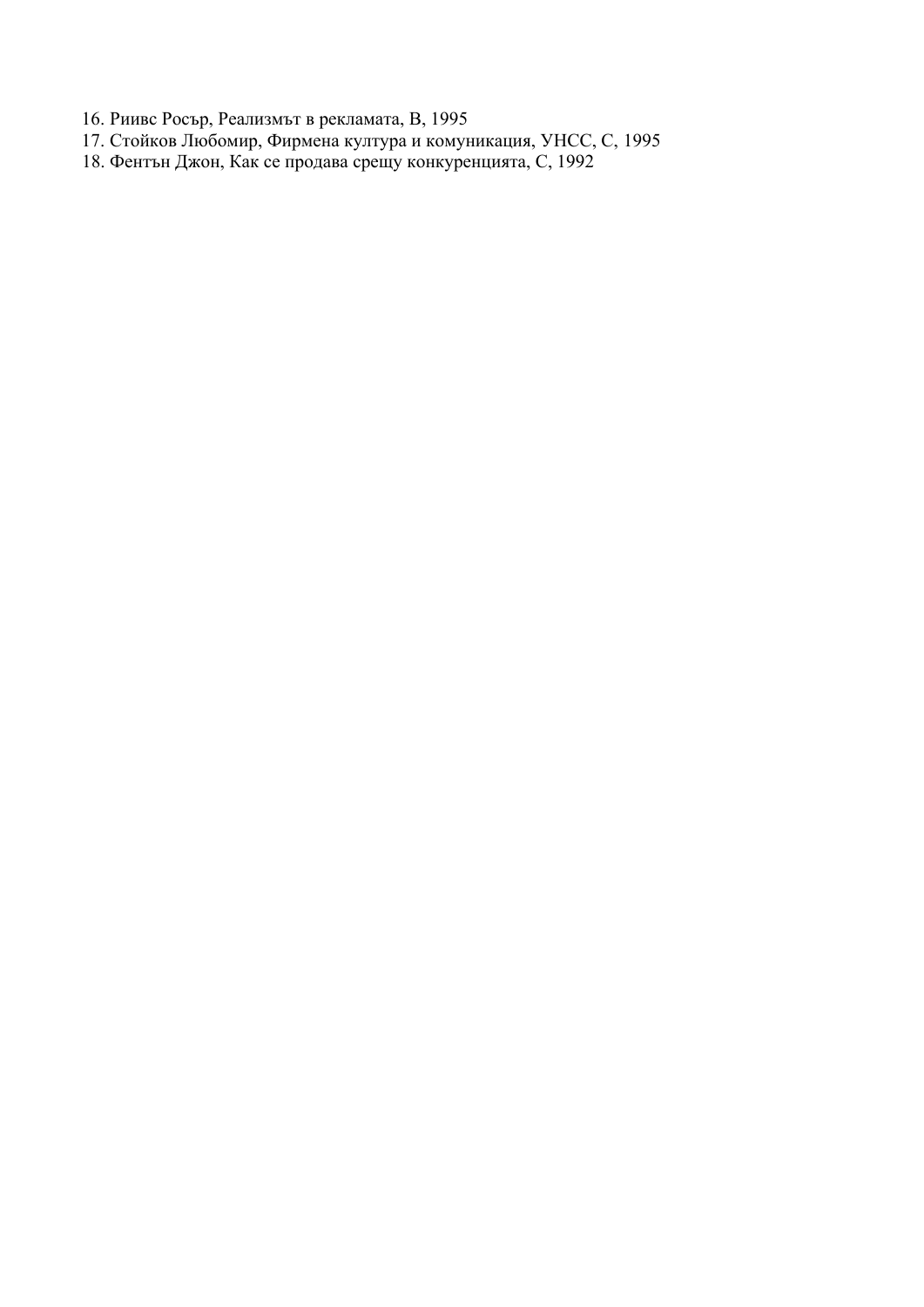| Name of the course:<br><b>Management</b> | Code: <b>BE 39.2</b> | Semester: V  |
|------------------------------------------|----------------------|--------------|
| Type of teaching:                        | Lessons per week:    | Number of    |
| <b>Lectures, Seminar</b>                 | $L - 2$ , SE-1       | credits: $4$ |
| exercises                                |                      |              |

#### **LECTURERS**:

Chief assistant prof. Desislava Shatarova, PhD, tel. 659 716; еmail: desislava\_shatarova@abv.bg; Sofia Technical University – Branch Plovdiv

**COURSE STATUS IN THE CURRICULUM:** Elective course for ''Electrical Engineering'' Bachelor students.

**AIMS AND OBJECTIVES OF THE COURSE:** Learning the basic theoretical concepts of management, as well as the main elements of production management, students will be able to apply the approaches, methods and techniques for analysis and management of industrial systems, subsystems, enterprises and companies.

**COURSE DESCRIPTION**: Main topics: Basic functions of management in industrial enterprises: planning, organizing, motivation and control, Human resource management, Management decisions, Building an effective teamwork.

**PREREQUISITES:** Fundamentals of management, Humanities, mathematical, engineering, technological, managerial and technical disciplines.

**TEACHING METHODS**: Lectures and seminars supported by audio, video and multimedia presentations. Active teaching methods, constantly engaging the students, are used.

**METHODS OF ASSESSMENT:** The level of achieving the goal of the course is monitored by ongoing assessment, expressed in a grade, formed by three components: two control tests with a weight of 0.35 each and evaluation of the performance during the seminars by a factor of 0.30.

# **LANGUAGE OF INSTRUCTION: Bulgarian**

#### **BIBLIOGRAPHY:**

Основна литература:

- 1. Ангелов, А., Основи на управлението, "Полина комерс", София, 2009;
- 2. Иванов, Ив. Основи на мениджмънта, "Макрос", Пловдив, 2003;
- 3. Мирчев А., Производствен Мениджмънт, Princeps,1996;
- 4. Станчева А. ,Основи на управлението ,СТЕНО, 2006;
- 5. Илиев Й., и др.,Организация на индустриалната фирма, университетско издателство "Стопанство 2002;

6. Савов, В., Основи на управлението, Университетско издадетелство "Стопанство", София, 1996;

- 7. Христов, Ст., Бизнес мениджмънт, Университетско издателство "Стопанство", София, 1998;
- 8. Армстронг, М., Преуспяващият мениджър, "Делфин-прес", Бургас, 1993;
- 9. Мескон, М., Альберт М., Хедоури, Фр., Основьi мениджмънта, "Дело",Москва, 1992;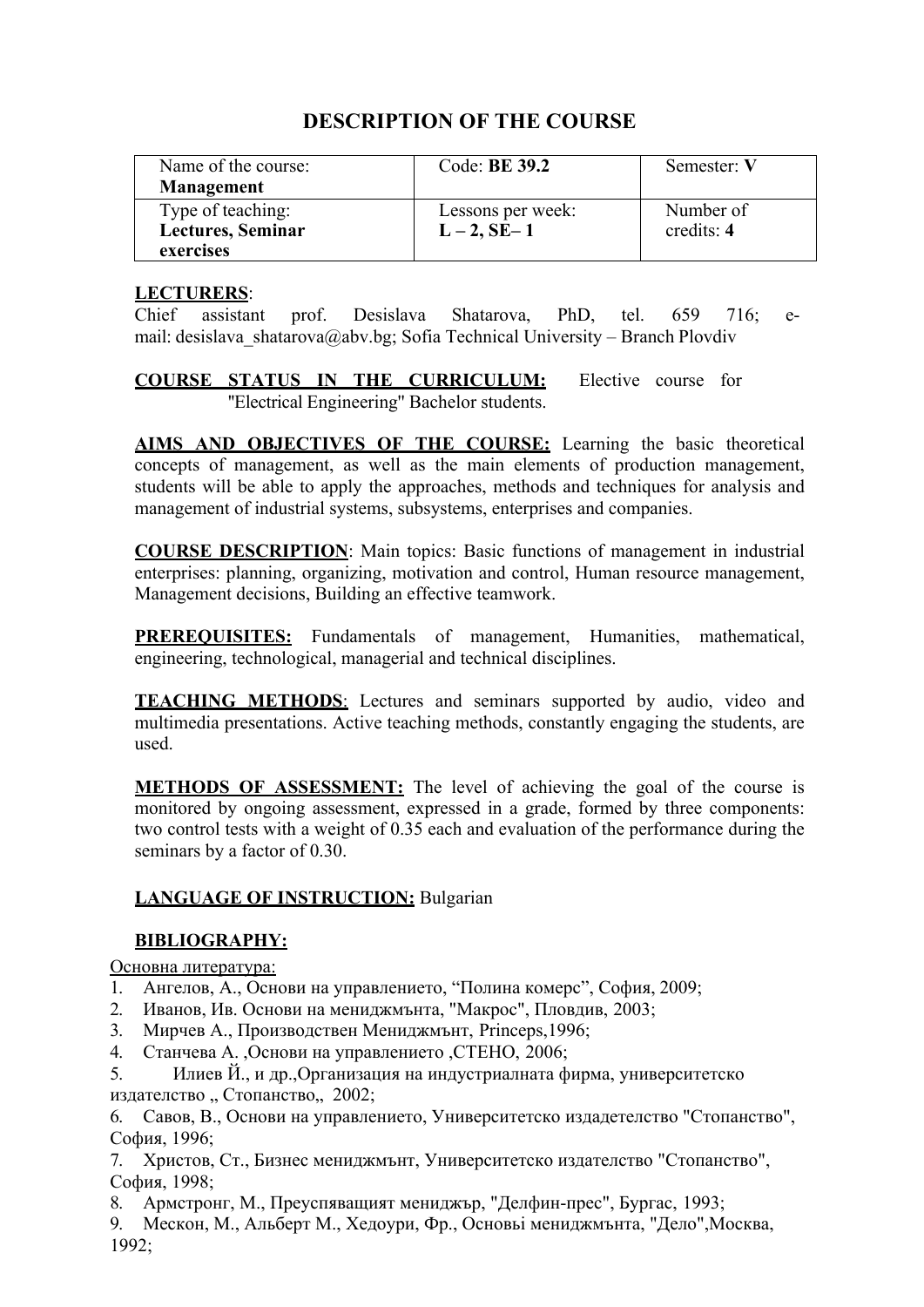10. Донъли, Дж. Х., Гибсън Дж.Л., Иваничевич, Дж.М., Основи на мениджмънта, София, 1997;

11. Дракър, П., Управление на организации с идеална цел: "Принципи и практика", Фондация "София", София, 1997;

12. Griffin, R.W., Managementq Texas A&M University, 1996;

13. Appleby K., Modern Business administration, Fifth Editionq Pitman Publishing, 1991. Допълнителна литература:

1. Дракър П. Ефективното управление, Класика и стил, С. 2002.

2. Ташев А. и др. Мениджмънт на човешките ресурси, ТУ – София, филиал Пловдив 2004.

3. Ташев, Гигова, Михова Ръководство за упражнения по МЧР, ТУ – София, филиал Пловдив 2007.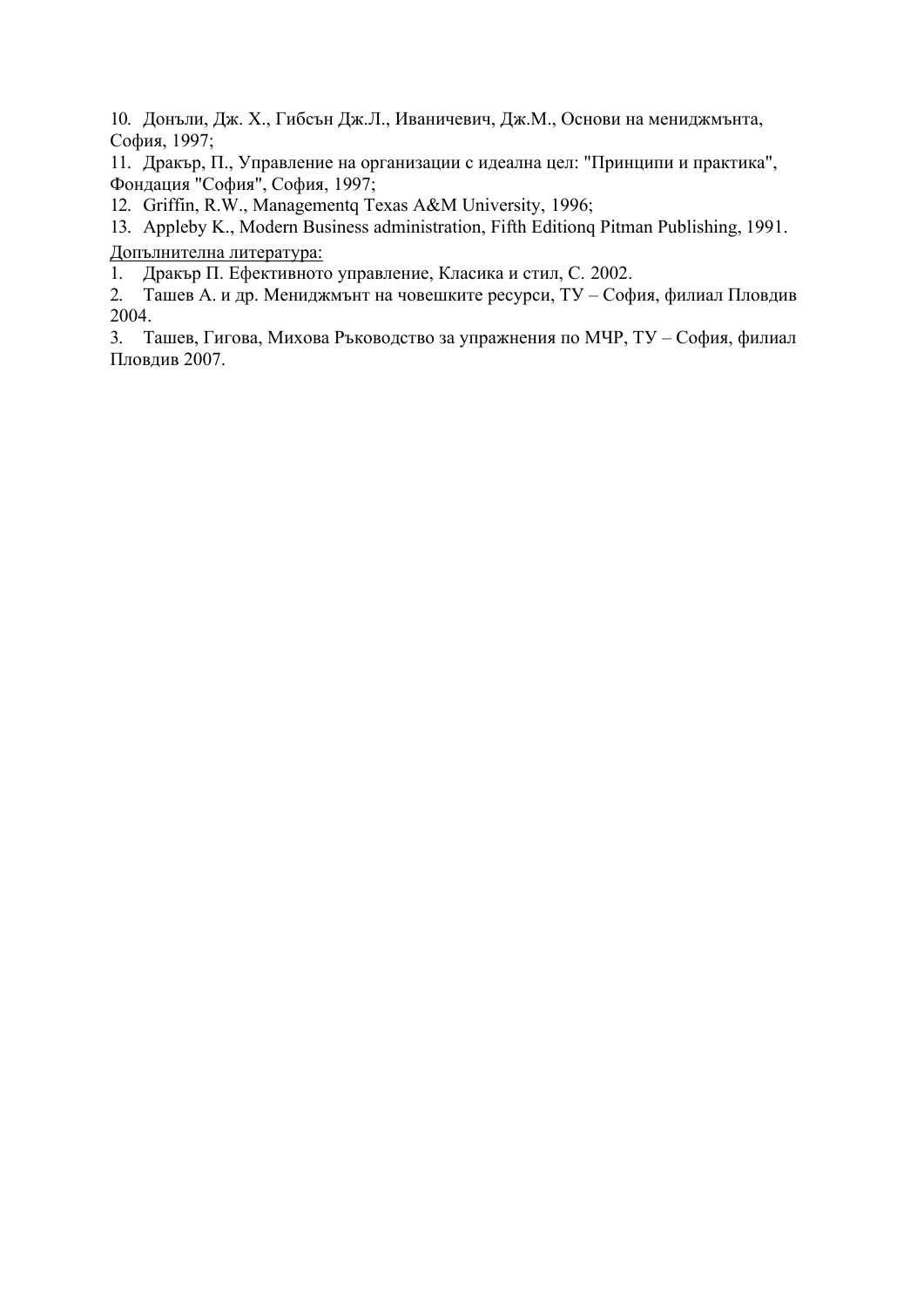| <b>Course Title</b>                                   | Code: BE40            | Semester: V                |
|-------------------------------------------------------|-----------------------|----------------------------|
| <b>English Language</b>                               |                       |                            |
| Type of Teaching:                                     | Contact hours per     | Number of                  |
| seminars                                              | week:                 | credits: 0                 |
|                                                       | $S - 2$ hours         |                            |
| <b>LECTURERS:</b>                                     | <b>Telepho</b><br>ne: | E-mail:                    |
| Sen. Lect. Penka Taneva – Kafelova                    | 0895587               | tanneva(Qgmail.c)          |
| (FME,                                                 | 246                   | om                         |
| English)                                              |                       |                            |
| Sen. Lect. Nadya Popova (FME,                         | 0895587               | popovana dia(a) ya         |
| English)                                              | 580                   | hoo.com                    |
| Sen. Lect. Konstantina Nyagolova                      | 0895587               | konstantinanik@            |
| (FME,                                                 | 577                   | yahoo.co                   |
| English)                                              |                       | m                          |
| Sen. Lect. Anet Arabadjieva (FME, English) 0892231353 |                       | anet2003@abv.bg            |
| Lect. Nadezhda Geshanova (FME,                        | 088931                | nadya cmf@hotma            |
| English)                                              | 4932                  | 1.com                      |
| Lect. Daniela Valeva (FME, English)                   | 0897899039            | daniela.valeva89@gmail.com |

**COURSE STATUS IN THE SYLLABUS:** Compulsory for the students majoring in Electronics at the Faculty of Electronics and Automation, Bachelor's Degree.

**COURSE OBJECTIVES**: Targeted at further developing of students' knowledge and practical skills in the specific foreign language.

**COURSE DESCRIPTION**: During the first three semesters the foreign language teaching is in either of two languages of equal academic status: English or German, and during semesters 4 and 5 only English is taught. The language training is carried out at the respective levels determined through placement tests. No AB groups are formed. Apart from general English, the curriculum includes English for specific purposes in accordance with the students' major subject.

**PREREQUISITES:** The curriculum presumes the minimum of English language knowledge and skills acquired at secondary school.

**TEACHING METHODS**: Seminars using modern technical equipment: language lab, audio and video, as well as multimedia.

**METHODS OF TESTING AND EVALUATION:** Evaluation is based on continuous assessment and one test at the end of semester 5.

#### **LANGUAGE OF INSTRUCTION:** English

# **LITERATURE RECOMMENDED:**

- *1. New Headway English, OUP*
- *2. Speak Out, Pearson*
- *3. Technical English 1, 2, 3, 4, David Bonamy, Pearson*
- *4. English for Computing, OUP*
- *5. English for Electrical Engineering, OUP*
- *6. English for Electrical Engineering, Alma Mater International, 2001*
- *7. English for Computing, Alma Mater International, 2001*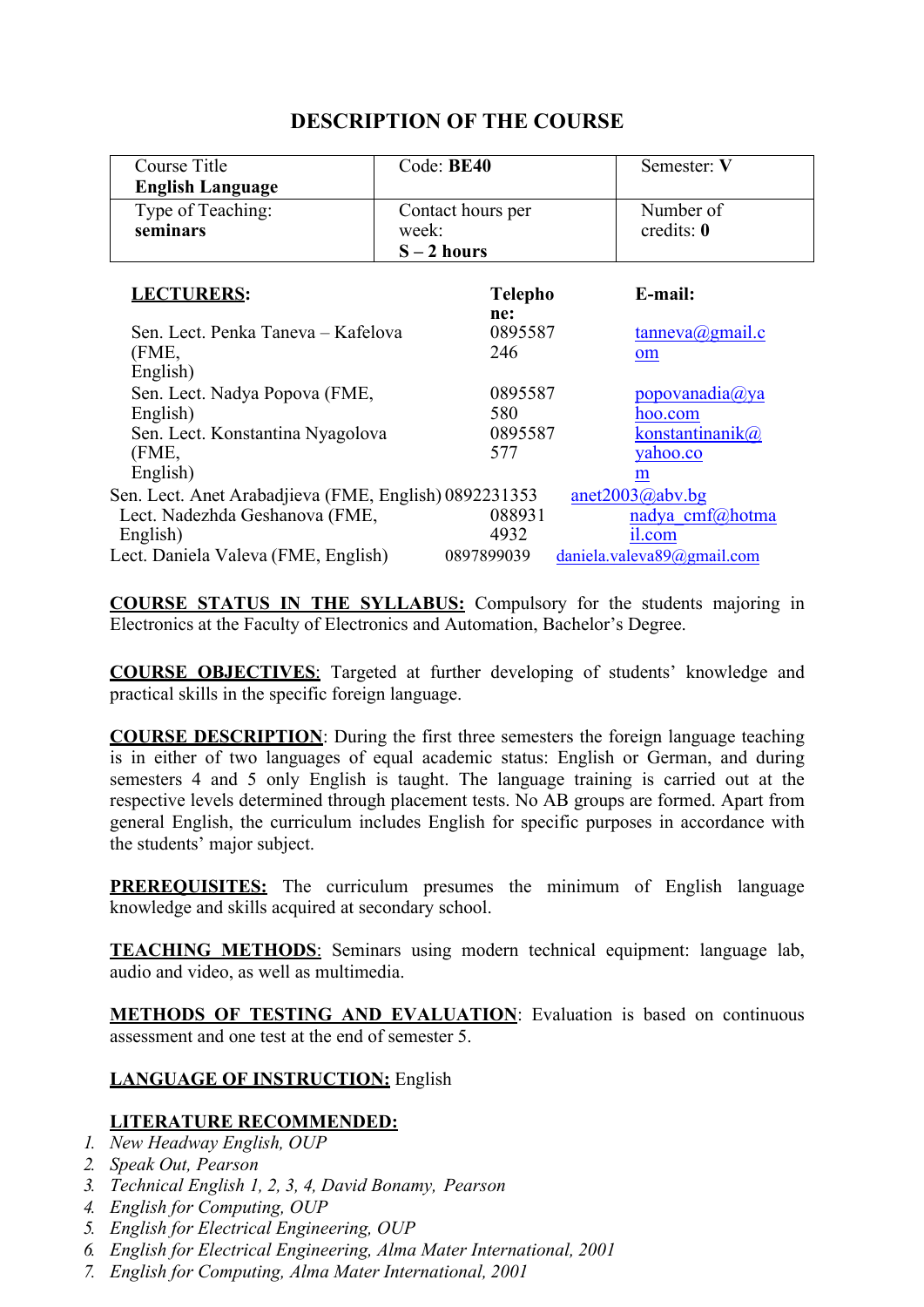*8. Reader for students of Mechanical Engineering and Electronics, Plovdiv,1990*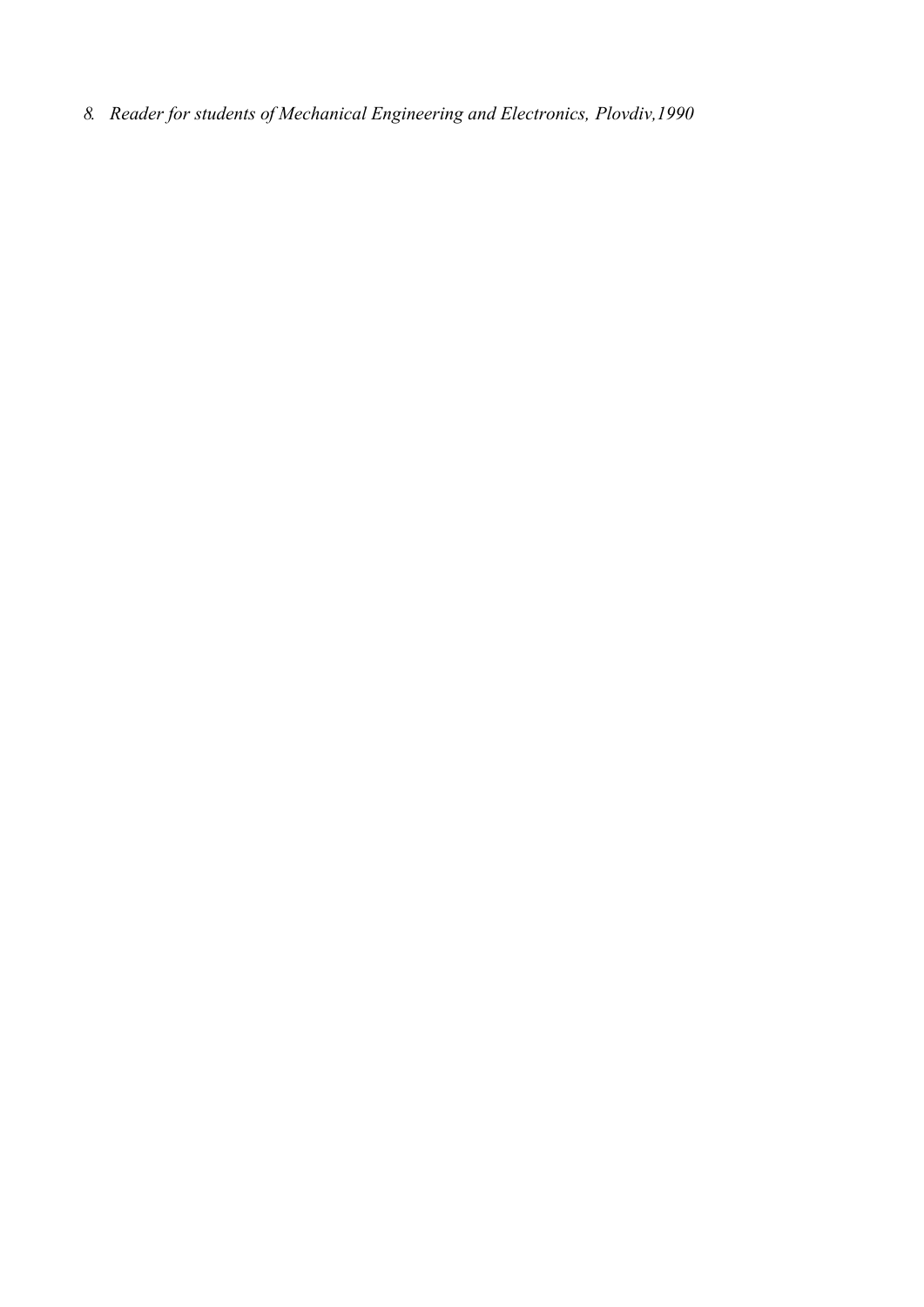*9. Intelligent Business 1, 2, 3, 4, Irene Barall, Nikolas Barall, Pearson*

- *10. ProFile1 Pre-intermediate, Jon Naunton, Oxford University Press, 2005*
- *11. ProFile2 Intermediate, Jon Naunton, Oxford University Press, 2005*
- *12. Business Basics, David Grant and Robert McLarty, Oxford University Press.*
- *13. Business Objectives, Vicki Hollett, Oxford University Press*
- *14. Business Opportunities, Anna&Terry Phillips, Oxford University Press*
- *15. Business Challenges, Nina O'Driscoll, Fiona Scott-Barret, Longmam*
- *16. Quick Launch into English, Ivan Shotlekov, Penka Taneva, PUPress*
- *17. Developing Business Contacts, OUP*
- *18. How To Be British, Magazine, John Hoover, 1998*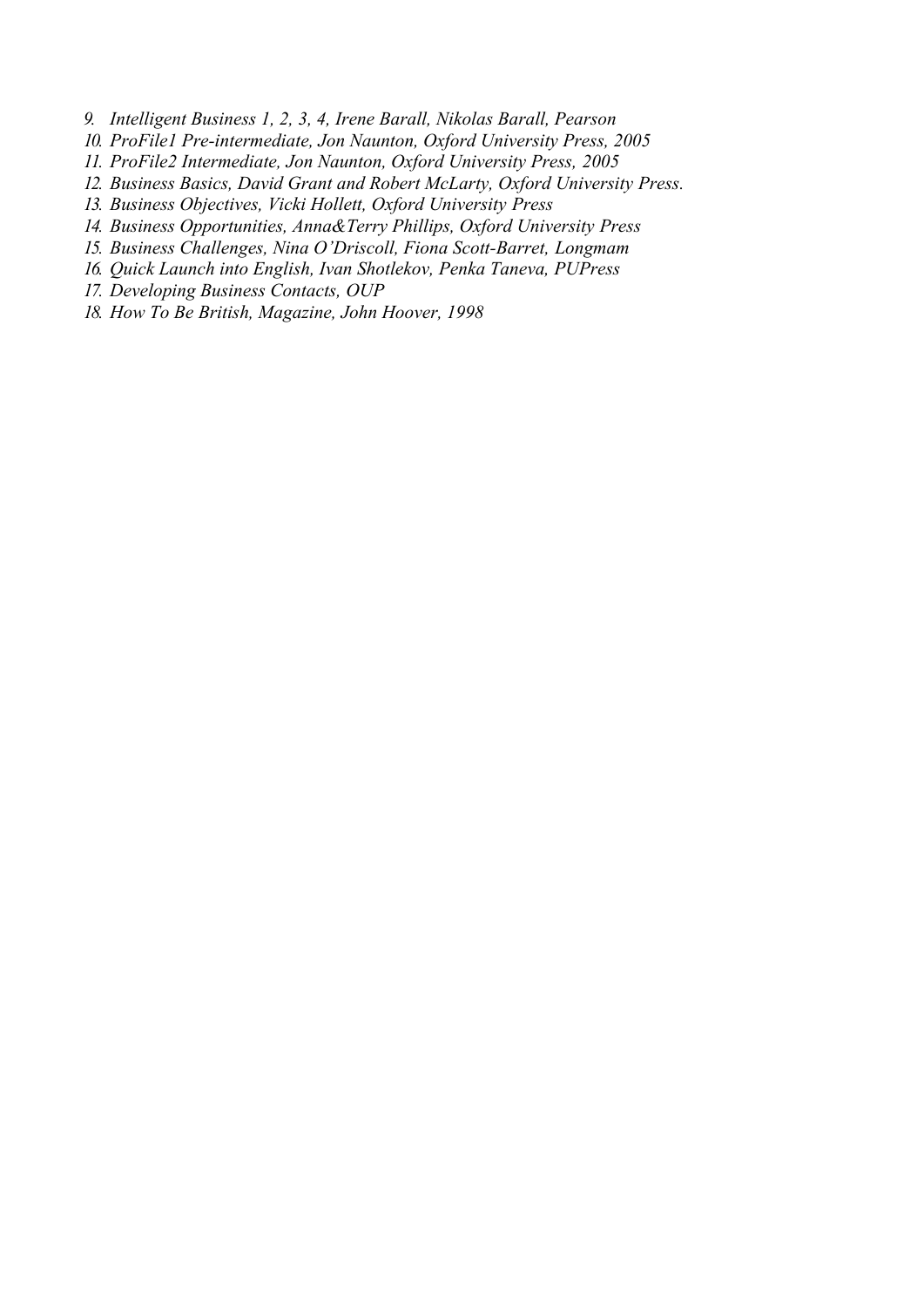| Name of the course          | Code: BE41          | Semester: VI |
|-----------------------------|---------------------|--------------|
| <b>POWER</b>                |                     |              |
| <b>ELECTRONICS</b>          |                     |              |
| Type of teaching:           | Lessons per week:   | Number of    |
| <b>Lectures, laboratory</b> | $L-2$ hours; $LW-2$ | credits: $5$ |
| work                        | hours               |              |

# **LECTURER**:

Assoc. Prof. PhD Tsvetana Grigorova, (FEA), e-mail: [c\\_gr@tu-plovdiv.bg, T](mailto:c_gr@tu-plovdiv.bg)echnical University of Sofia, Branch Plovdiv

#### **COURSE STATUS IN THE CURRICULUM**:

Compulsory for the students specialty "Electronics" BEng programme of FEA.

# **AIMS AND OBJECTIVES OF THE COURSE:**

The aims and objectives of the course are to teach students on the types of power electronic converters, their basic power circuits and control systems. The students learn the modern circuits and theory, methods for analyses and design of power electronics circuits.

# **DESCRIPTION OF THE COURSE:**

During the course are discussed the characteristics, parameters and features of power electronic converters: controlled single phase and three phase rectifiers, inverters – current fed, voltage fed, resonant. The principles of operation, methods for analyses and design are described. Electromagnetic processes are analyzed in all the converter circuits. Functional block-diagrams and principles of control systems are explained.

#### **PREREQUISITES:**

Knowledge on "Theory of electrical engineering", "Electronic and semiconductor devices", "Power supplies" and "Analogue circuits".

# **TEACHING METHODS:**

The training is based on lectures, laboratory works and course design. The target of laboratory works is to expand the student knowledge from a practical point of view. The course design gives the opportunity for student's own decision and solving the specific practical problem.

# **METHOD OF ASSESSMENT:**

Written exam at the end of the sixth semester. The final mark is formed 20% from the laboratory

work and 80% from the written exam.

# **INSTRUCTION LANGUAGE:** Bulgarian.

# **BIBLIOGRAPHY:**

1. Бобчева, М., С.Табаков П.Горанов. Преобразувателна техника;

2. Бобчева, М., П.Горанов, Г.Кънов, Ц. Григорова, Ръководство за лабораторни упражнения по основи на преобразувателната техника;

3. Mohan, N. J.Undeland, W.Roobbins. Power Electronics. John Wiley&Sons. NY. 1995.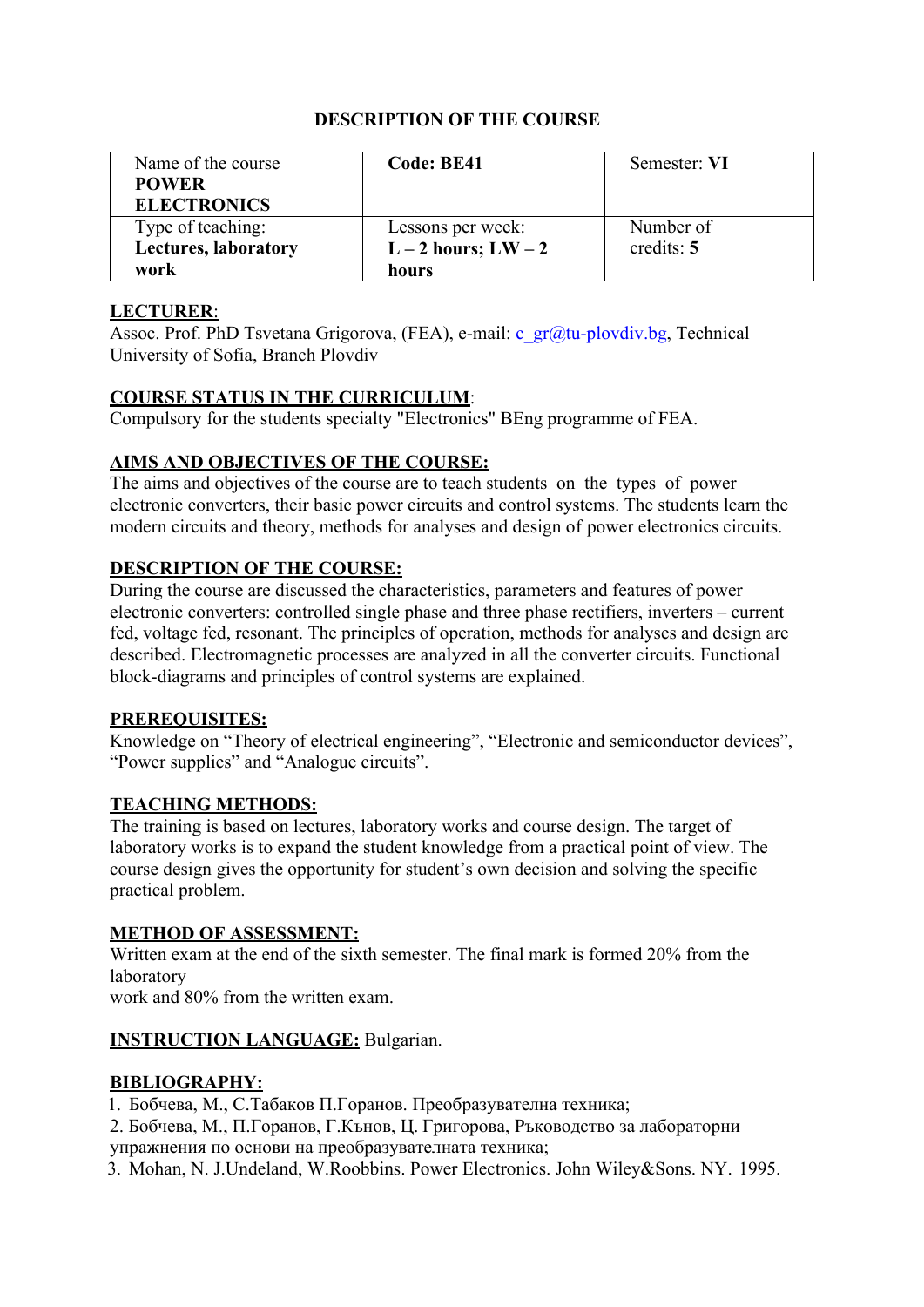4. Бобчева, М., Г.Малеев, П.Горанов, Е.Попов. Ръководство за проектиране на силови електронни устройства;

5. INTERNET sites.

# **E-learning:**

[https://lark.tu-sofia.bg/static/Thyristors\\_and\\_Power\\_Diodes/local/html/](https://lark.tu-sofia.bg/static/Thyristors_and_Power_Diodes/local/html/) [https://lark.tu](https://lark.tu-sofia.bg/static/Power_transistors/pt/html/)[sofia.bg/static/Power\\_transistors/pt/html/](https://lark.tu-sofia.bg/static/Power_transistors/pt/html/)

[https://lark.tu-sofia.bg/static/Line\\_commuted\\_converters/lcc/html/](https://lark.tu-sofia.bg/static/Line_commuted_converters/lcc/html/) [https://lark.tu-](https://lark.tu-sofia.bg/static/Inverters_and_Frequency_converters/ifc/html/)

[sofia.bg/static/Inverters\\_and\\_Frequency\\_converters/ifc/html/](https://lark.tu-sofia.bg/static/Inverters_and_Frequency_converters/ifc/html/)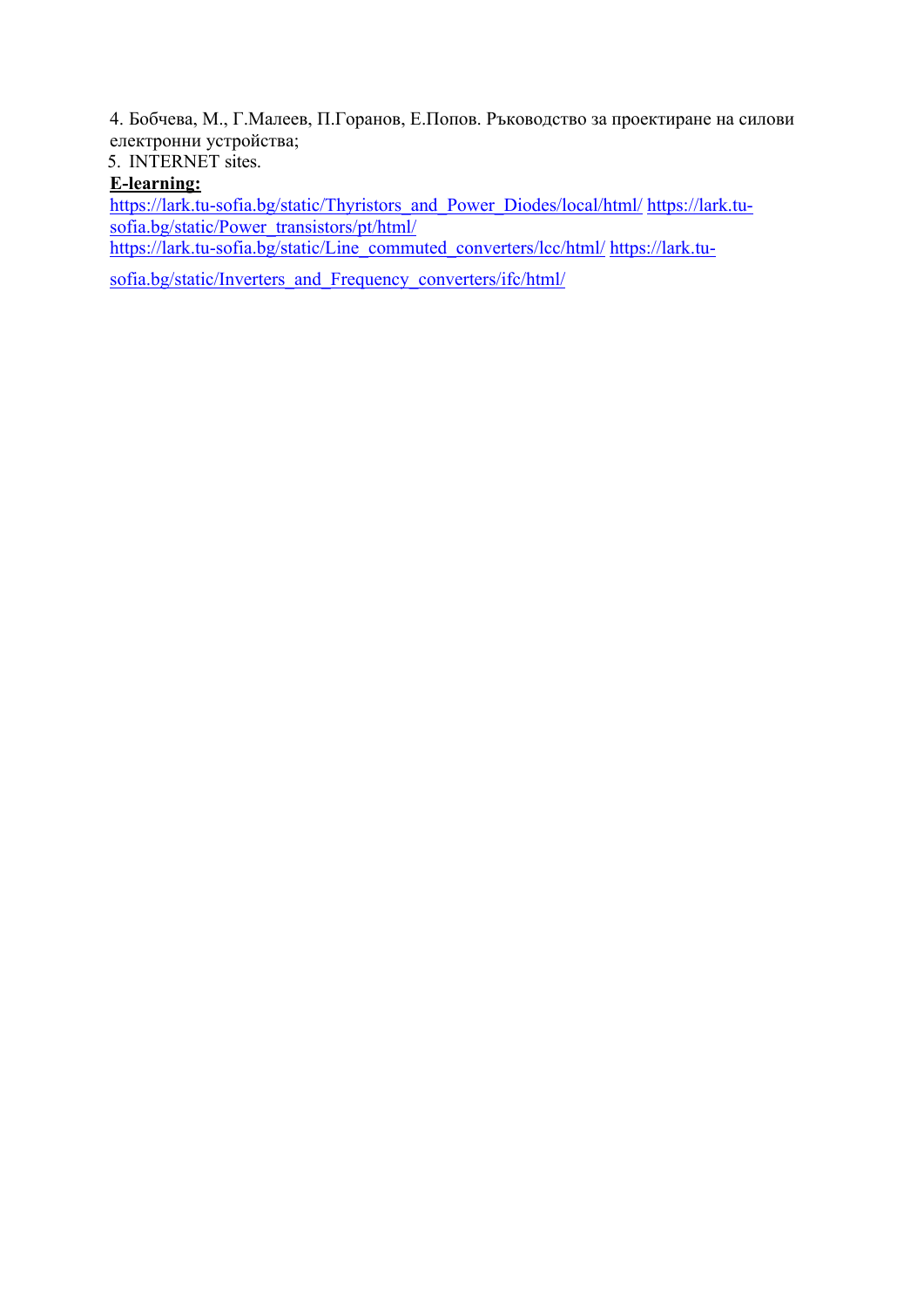| Name of the course          | Number: BE42        | Semester: VI |
|-----------------------------|---------------------|--------------|
| <b>Quality and</b>          |                     |              |
| <b>Reliability in</b>       |                     |              |
| Type of teaching:           | Lessons per week:   | Number of    |
| <b>Lectures, Laboratory</b> | $L-2$ hours; $LW-1$ | credits: $5$ |
| work, Seminars              | hour; S-1 hour      |              |

**LECTURER:** Assoc. Prof. Boryana Pachedjieva, PhD., (FEA) - tel.: 659708 e-mail: [pachedjievaa@yahoo.com T](mailto:pachedjievaa@yahoo.com)echnical University of Sofia, branch Plovdiv

#### **COURSE STATUS IN THE CURRICULUM:**

Compulsory for the student's specialty "Electronics" BEng programme of FEA.

# **AIMS AND OBJECTIVES OF THE COURSE:**

To provide the students with good overall knowledge of the basic requirements to the quality and reliability of today's electronic equipment, organization of the control process, basic features of the statistical control as well as the data collection for quality and reliability evaluation and use them in solving different engineering tasks.

#### **DESCRIPTION OF THE COURSE:**

Main topics: Quality and reliability indicators, quality management systems, statistical methods for quality control of electronic products, assurance of the quality of the products throughout the life cycle: design, development and mass production of the products, testing methods of reliability by applying different probability laws.

#### **PREREQUISITES:**

Mathematics I - III, Semiconductor Elements, Analog Circuits, Digital Circuits, Measurements in Electronics.

# **TEACHING METHODS:**

Lectures (multimedia projector) and additional text materials; thematically web site; seminars and laboratory works (based on instructions) with a tutorial for every theme. Seminar and Lab sessions are organized in a way stimulating the students' team work. They are encouraged to arrange the test results in lab reports. Individual and group tasks are frequently being solved.

#### **METHOD OF ASSESSMENT:**

The final grade is based on the evaluation of two written tests (2 x 30% of the assessment of the test) and the assessment during the semester (40% =  $20\%$  of the laboratory + 20 % of the assessment from seminars). .

#### **TEACHING LANGUAGE:** Bulgarian **RECOMMENDABLE LITERATURE:**

1. Andonova A., Ph. Philippov,А, Testing and reliability of microelectronic devices, TUS,1998 (in Bulgarian);

2. Andonova A. et al., Guidelines for laboratory and seminars on quality and reliability of electronic equipment, TUS,2008 (in Bulgarian).

3. Birolini A., Reliability Engineering, Berlin, Springer, 2004.

4. Krishnaiah P. R., C. R. Rao, Quality and Reliability, John Wiley & Sons, 2004.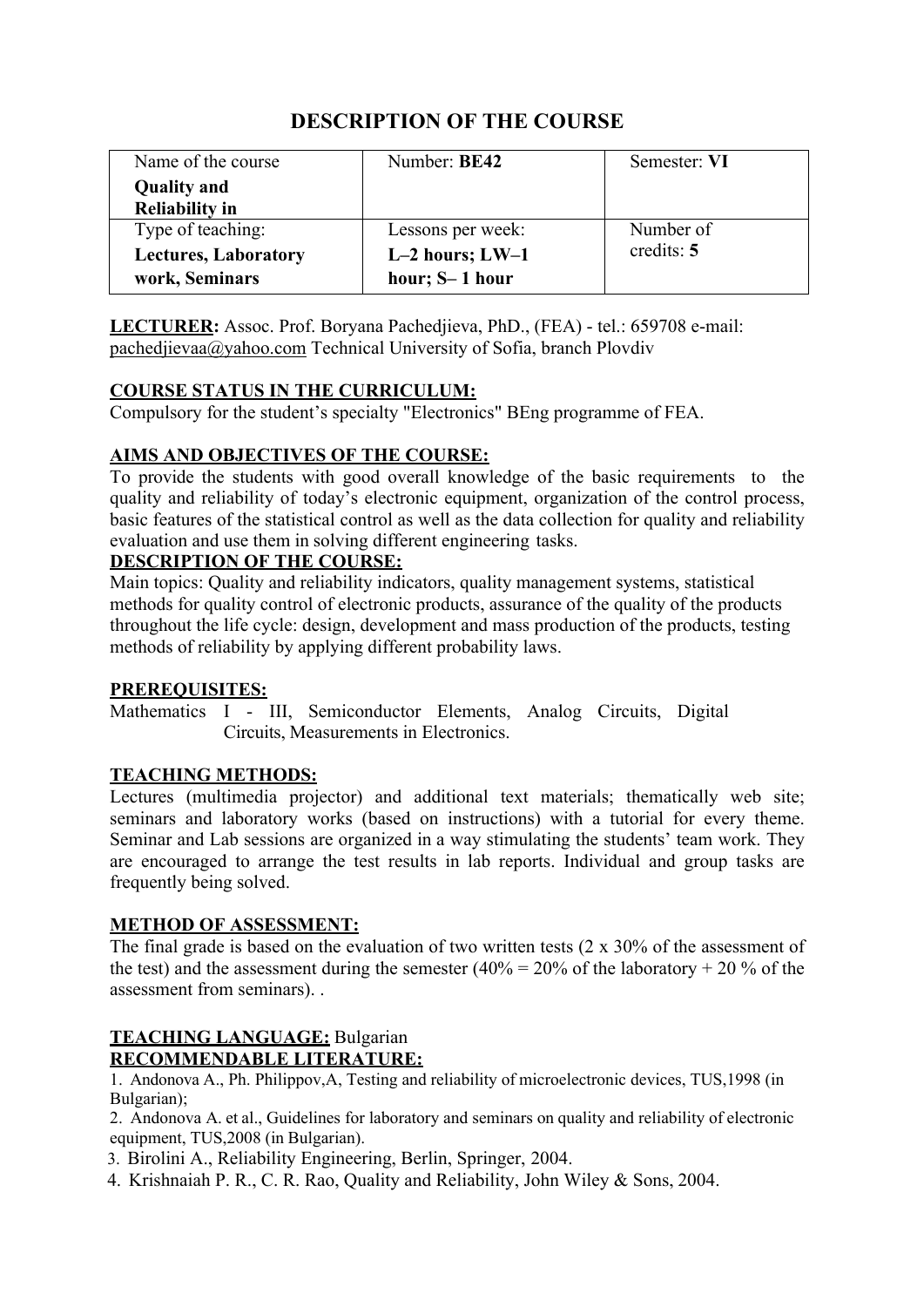5. Chan A., P. Englert, Accelerated Stress Testing Handbook, New York, IEEE Press, 2001.

6. Shelemyahu Zacks, Introduction to Reliability Analysis Probability Models and Statistics Methods, John Wiley & Sons, 2004.

7. Hoang Pham, Recent Advantages in Reliability and Quality Engineering, Inc., 2005.

8. Hobbs G.K., Accelerated Reliability Engineering: HALT and HASS, John Wiley & Sons, 2000.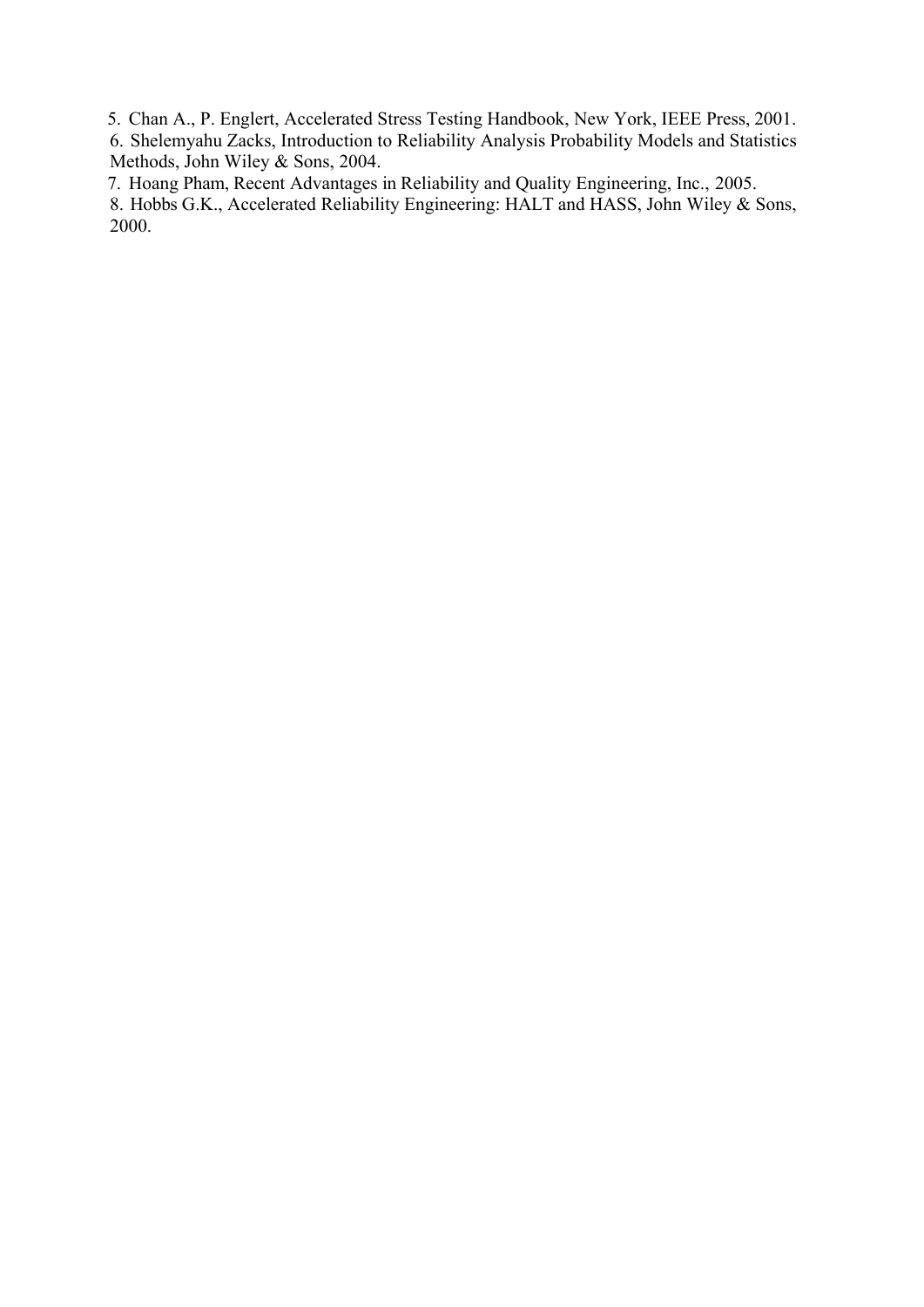| Name of the course:     | Code: BE43        | Semester: VI |
|-------------------------|-------------------|--------------|
| <b>Microelectronics</b> |                   |              |
| Type of teaching:       | Lessons per week: | Number of    |
| <b>Lectures and</b>     | $L - 2$ hours,    | credits: $5$ |
| laboratory work         | $LW-2$ hour       |              |

#### **LECTURER**:

Assoc. Professor, Ph. D. eng. Anton Lechkov, tel.659766; E-mail: lechkov.a@gmail.com Technical University of Sofia - Branch Plovdiv, Department of Electronics

#### **COURSE STATUS IN THE CURRICULUM:**

Binding on educational discipline for students of subject "Electronics", educationalqualification degree "Bachelor".

**AIMS AND OBJECTIVES OF THE COURSE:** Introduction to the basic technological processes in microelectronics; basic microelectronic elements;basic knowledge of microelectronic circuitsandMicroelectromechanical Systems (MEMS).

#### **DESCRIPTIONOFTHECOURSE:**

Basic subjects: **Introduction:** Main characteristics. Basic concepts. Stages of development. Materials in microelectronic production. **Technological processes microelectronics:**Classification of technological processes.Forming semicon **microelectronics:**Classification of technological processes.Forming semiconductor junctions and layers.Thin insulating and conducting layers. Cleansing and removing thin layers. Transfer the topographic image . Assembly of elements. **Microelectronicelements:**  Classificationandstructure. Hybrid Integrated Circuits. BipolarandMOSelements. **Microelectroniccircuits**: Basic elements. Analog Integrated Circuits. Digital integrated circuits. Memory - types, organization. Specialized modules. Microelectromechanical Systems (MEMS): General Information. MEMS sensors and actuators.

#### **PREREQUISITES:**

CoursesofPhysics, Semiconductorselements,analog circuits, electronics measurements.

**TEACHING METHODS:**Lectures (using multimedia), laboratory exercises

#### **METHOD OF ASSESSMENT:**

The final grade is based on the evaluation of two written tests (2 x 40% of the assessment of the test) and the assessment during the semester (20% of the laboratory).

#### **INSTRUCTION LANGUAGE:**Bulgarian.

#### **BIBLIOGRAPHY:**

- 1. Атанасов, А. С., Основи на микроелектрониката, С., Техника 1987;
- 2. Вълков, С. А., Микроелектронна схемотехника, София, Техника 1987;

3. Филипов, Ф. И., Конструкция и технология на полупроводникови прибори,С., Техника 1989;

- 4. Razavi, B., FundamentalsofMicroelectronics, 2007, ISBN / ASIN: 047007292X;
- 5. Ефимов, И. Е., Козырь И. Я. Основы микроэлектроники: Учебник.«Лань», 2008;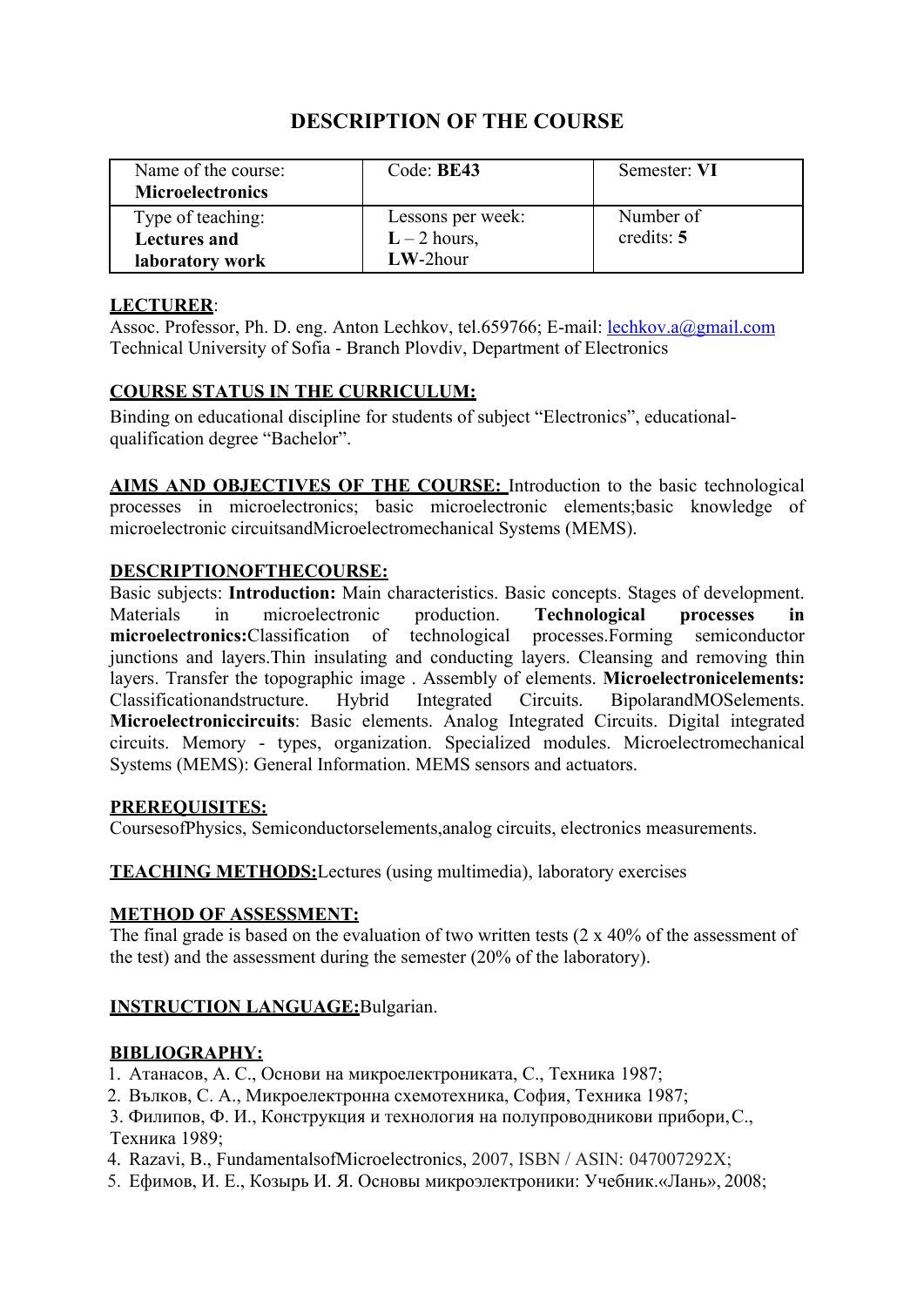6. Степаненко, И., Основь микро-електроники, Москва, 2001;

7. Campbeli, St., The Science and Engineering of Microelectronic Fabrication, Oxford University Press, 2001;

8. MEMS Introduction and Fundamentals, © 2006 by Taylor & Francis Group, LLC.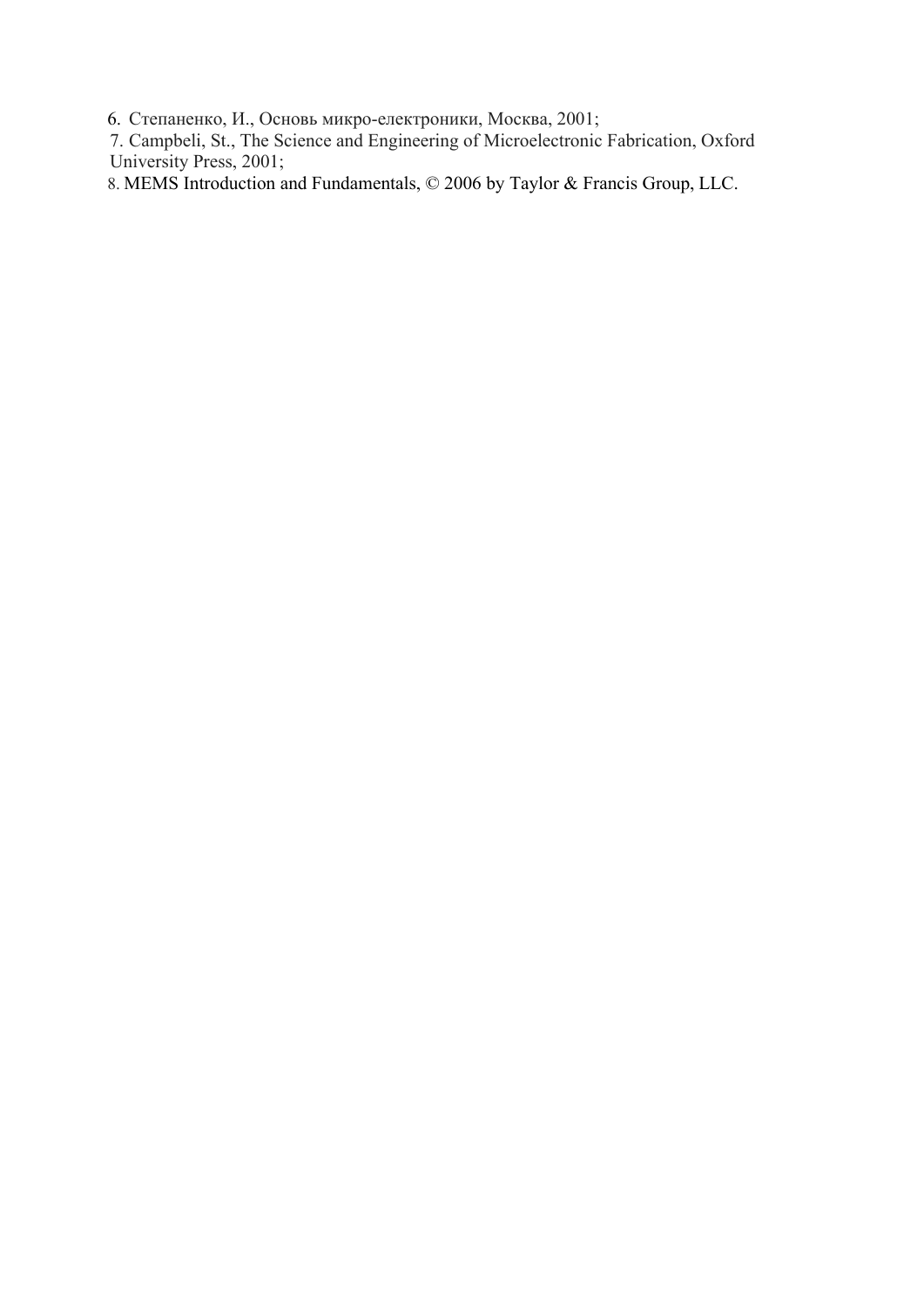| Name of the course:<br><b>Business ethics</b> | Code: $BE44.1$    | Semester: VI |
|-----------------------------------------------|-------------------|--------------|
| Type of teaching:                             | Lessons per week: | Number of    |
| Lectures                                      | $1 - 2$           | credits:4    |

#### **LECTURERS**:

Associate Professor Atanaska Teneva, PhD, email: atanaska\_teneva@abv.bg ,Hristina Dailianova, e-mail: [dailianova@abv.bg](mailto:dailianova@abv.bg)

**COURSE STATUS IN THE CURRICULUM:** The course "Business ethics" is optional for the Bachelor's degree students in Electronics, Faculty of Electronics and Automation.

**AIMS AND OBJECTIVES OF THE COURSE**: The students will be acquainted with the moral dimensions of business relationships and the role of business standards in the specifics of the business social and corporate environment.

**COURSE DESCRIPTION**: The course creates basic knowledge, skills and sensitivity for the human dimensions in management. The focus is on the moral dimensions and good business practices. It is justified by the necessity of ethical expertise balancing between professional and juridical competence.

**TEACHING METHODS**: Lectures with presentations, discussions with active participation of students after preparation.

**METHODS OF ASSESSMENT**: On going assessment with 2 control tests, each contributing 50% to the final mark.

# **LANGUAGE OF INSTRUCTION: Bulgarian**

#### **BIBLIOGRAPHY:**

- 1. Сотирова, Д., Бизнес етика, София, 2005
- 2. Драмалиева, В., Справедливостта в етиката и бизнес етиката, София, 2001
- 3. Матеев, Г., Стопанска етика, София, 2001 4.Сабат, АМ, Бизнес етикет, София, 2006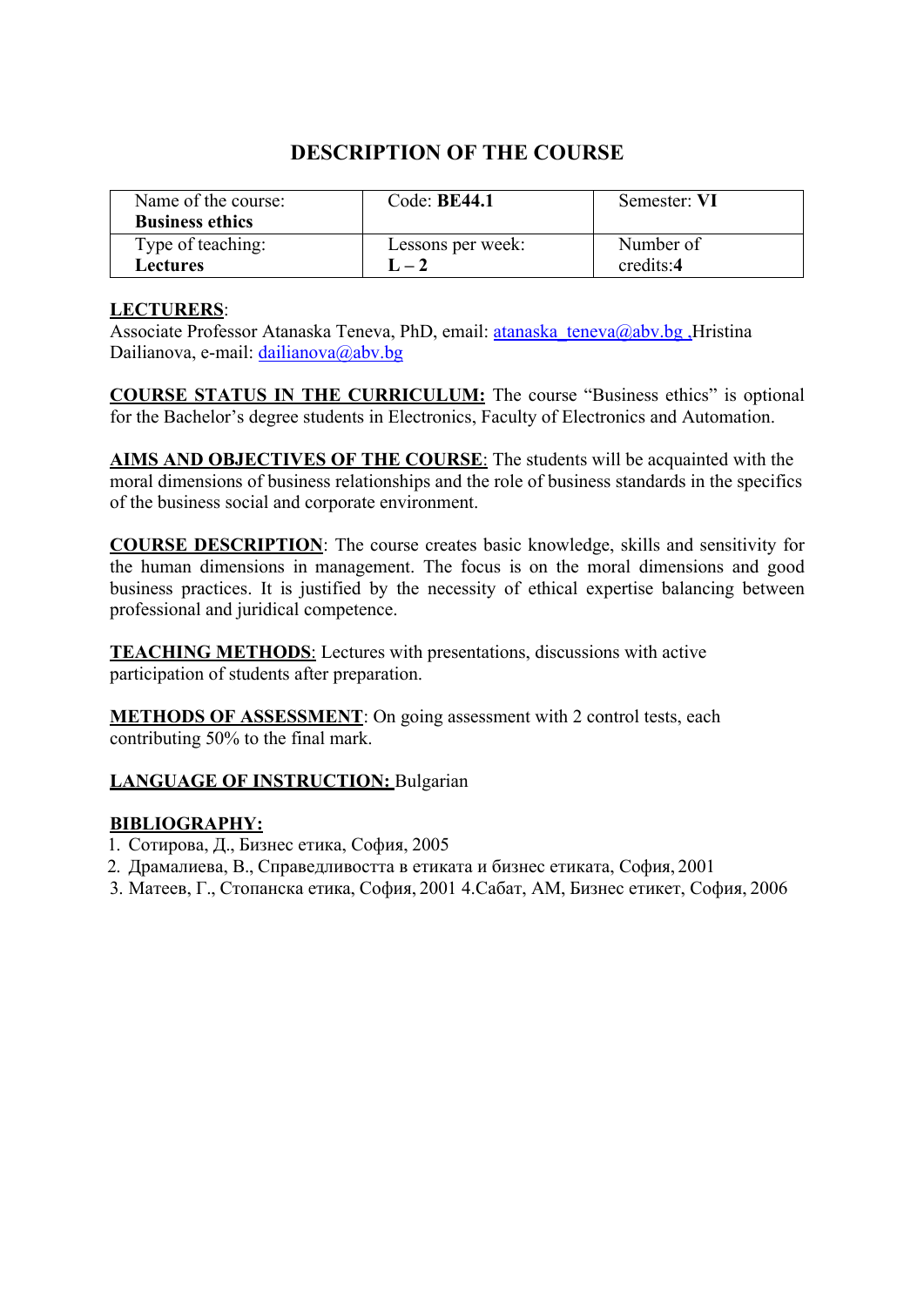| Name of the course: | Code: <b>BE 44.2</b> | Semester: VI |
|---------------------|----------------------|--------------|
| <b>Industrial</b>   |                      |              |
| legislation         |                      |              |
| Type of teaching:   | Lessons per week:    | Number of    |
| Lectures, Seminar   | $L-2$                | credits: 4   |
| exercises           |                      |              |

#### **LECTURER:**

Assoc. Prof. Jur. engineer Ivan Nikolov Shopov, PhD, tel. 0885537762, email: [ivan\\_chopov@abv.bg, S](mailto:ivan_chopov@abv.bg)ofia Technical University – Branch Plovdiv

**COURSE STATUS IN THE CURRICULUM:** Elective course for full-time students majoring in Electronics at the Faculty of Electronics and Automation (FEA) of TU-Sofia Branch of Plovdiv for the Bachelor's Degree.

**AIMS AND OBJECTIVES OF THE COURSE:** The course "Industrial legislation " aims to give students the necessary basic knowledge of the law and legislation in the field of industrial property, the legal protection of its objects as intangible goods and their market realization through the implementation of effective patent-licensing policy in the conditions of commodity market relationships and competition.

**COURSE DESCRIPTION:** The course begins with a brief introduction to GTL (General Theory of Law), Intellectual and Industrial Property Law, whereby students are introduced to its nature, functions, basic concepts, system and sources. Emphasis is placed on:

- the creation and use of industrial property objects such as inventions, utility models, industrial design, including know-how, in the process of developing and implementing new products and technologies;

- protection of the rights of the authors of industrial property objects and the terms and conditions for their legal protection at home and abroad;

- the legal and economic results of the introduction and use of the intangible objects in production and their licensing realization as the main form of technological transfer;

- implementation of an effective patent licensing policy in relation to national and international markets, etc.

- **PREREQUISITES:** Not required.

**TEACHING METHODS:** The lectures are presented with the help of Power point presentations. The seminars are used for the validation of the material by solving legal cases, conducting technical studies, etc.

**METHODS OF ASSESSMENT:** Written test at the end of the fourth semester or an intermediate test and abstract.

# **LANGUAGE OF INSTRUCTION:** Bulgarian

# **BIBLIOGRAPHY:**

1. Patent and Utility Model Registration Act, 1993;

2. The Trade Marks and Geographical Indications Act, 1999;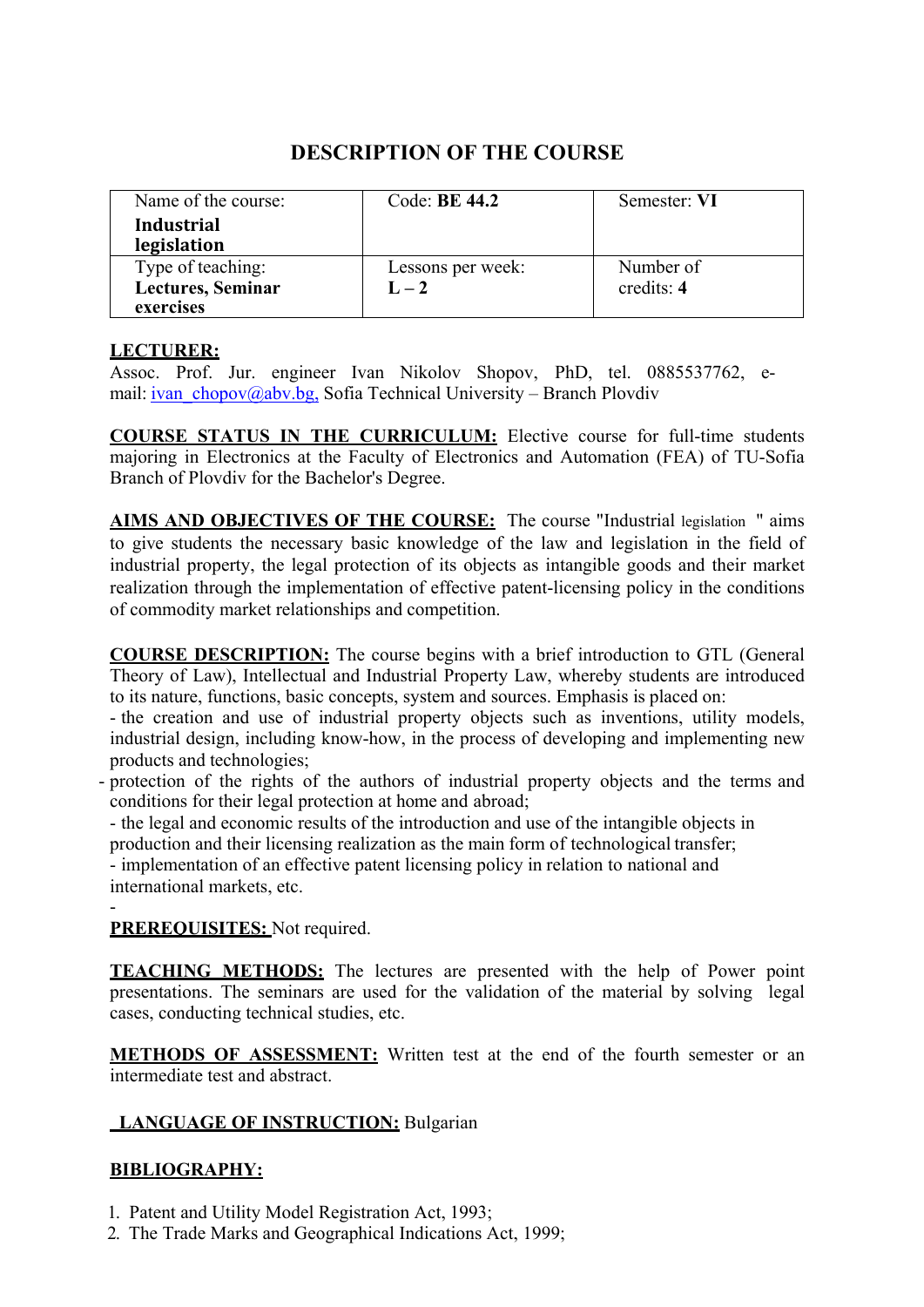3. Industrial Design Act, 1999;

([http://www1.bpo.bg/index.php?option=com\\_content&task=view&id=75&Itemid=122](http://www1.bpo.bg/index.php?option=com_content&task=view&id=75&Itemid=122) ) 4. Law on Copyright and Related Rights - SG, iss. 56/1993;

5. Law on Protection of Competition - SG. issue 102 of 28/11/2008;

6. Dzhelepov / Stefanov: Patent Licensing Exercise Manual, TU-Sofia / Inform - Intellect 1990;

7. Sarakinov, G.: Patent Law in the Republic of Bulgaria, SIBI, Sofia 2010;

8. Kamenova, Ts .: Copyright, ISL (Institute for the State and the Law) at BAS (Bulgarian Academy of Sciences), Sofia 1999.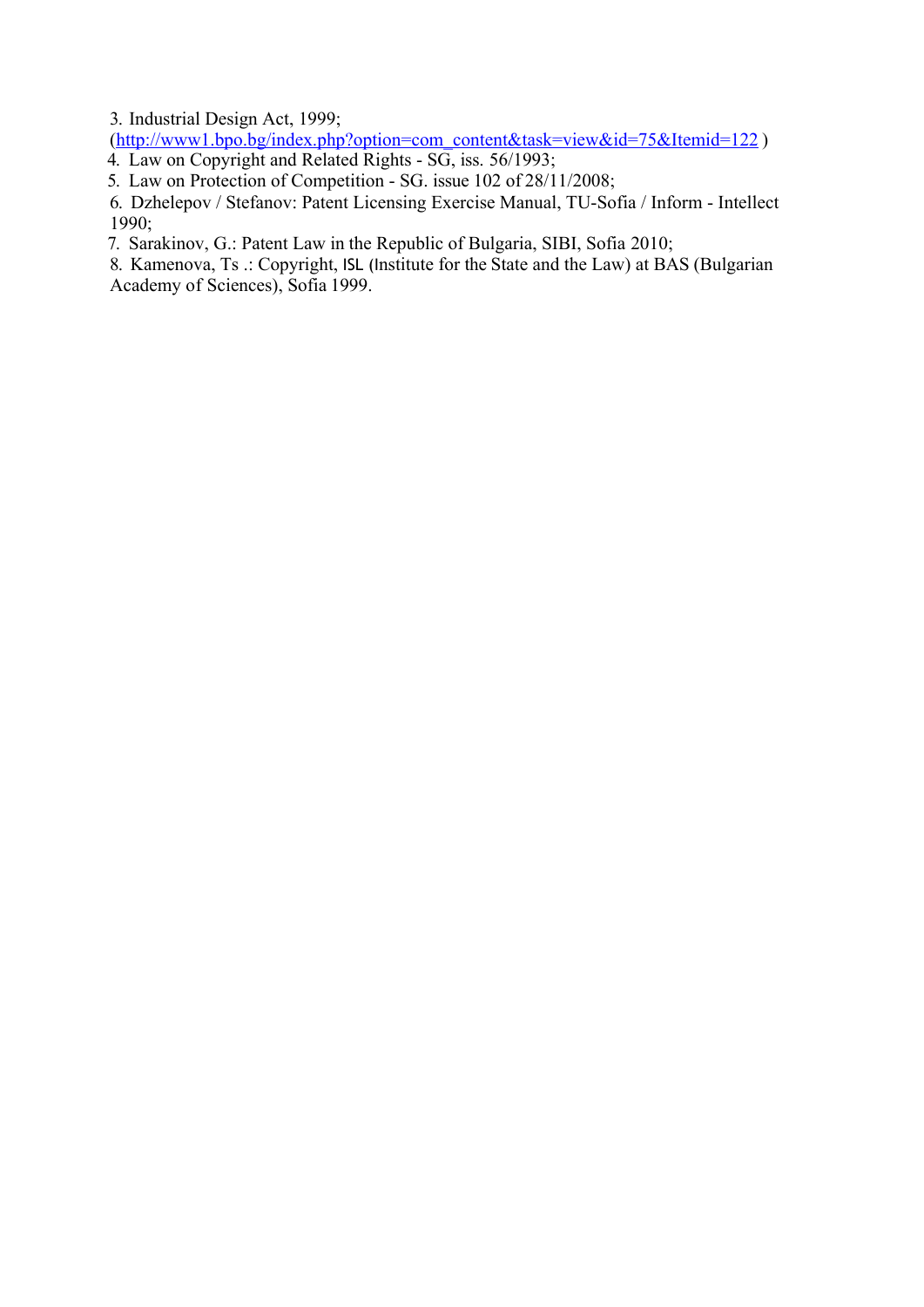| Name of the course<br><b>Electronic regulators</b> | Code: BE45        | Semester: VI |
|----------------------------------------------------|-------------------|--------------|
| Type of teaching:                                  | Lessons per week: | Number of    |
| <b>Lectures and</b>                                | $L-2$ hours, LW-2 | credits: $5$ |
| laboratory work                                    | hours             |              |

#### **LECTURER:**

Assoc. Prof. Ph.D.. Svetoslav Ivanov (FEA), tel.: 032 659720, email: [bluflam@tu](mailto:bluflam@tu-plovdiv.bg)[plovdiv.bg](mailto:bluflam@tu-plovdiv.bg) Technical University of Sofia, branch Plovdiv.

**COURSE STATUS IN THE CURRICULUM:** Compulsory for the students specialty " Electronics " of Faculty of Electronics and Automation , educational-qualification degree "Bachelor".

**AIMS AND OBJECTIVES OF THE COURSE:** Students should be able to apply the laws of regulation in the design of electronic regulators that are used in industry, communications, energy, transport and other areas, as well as to choose the appropriate regulation law according to the assigned transition processes of the closed regulation system.

**DESCRIPTION OF THE COURSE:** Main themes: Identification of the objects of regulation; Position regulators; Proportional and proportionally-integrated law for regulation; Proportional-differential regulation law; Proportional Integral-Differential law for regulation; Methods for regulating the speed of a DC motor; Frequency speed regulation of an asynchronous motor; Vector control of an asynchronous motor; Spatial vector vector control of PWM; Digital thermometer and thermostat; Digital control systems; Tracking and memorizing systems; Numerical design with approximation; Choice of regulation law; Adjusting the controller parameters according to the requirements for the transition process.

**PREREQUISITES:** Analog Circuit Engineering, Digital Circuits, Transformation Engineering, Sensor Technology, Theory of Automatic Control and Microprocessor Engineering.

**TEACHING METHODS:** Lectures, using slides, case studies, laboratory and course work, work in teams, protocols and course work description preparation and defence.

**METHOD OF ASSESSMENT:** Written exam at the end of the semester (70%), laboratories (20%), course work - one off assignment (10%).

# **INSTRUCTION LANGUAGE;** Bulgarian

#### **BIBLIOGRAPHY:**

- 1. Ivanov S., Electronic regulators, Technical University of Sofia, 2008;
- 2. Kaloyanov G., Automation of production and control, S.,Т.,1992;
- 3. Ivanov I., Relay electronic regulators,S.,Т.,1978;
- 4. Naplatanov К., Hinov H., Automation of technological processes, S.,Т.,1987;
- 5. Klashe G. Hofer R., Industrial electronic circuits, S.,T.,1984;

6. Ivanov S., Vasileva S., Laboratory exercises manual on Electronic Regulators, Plovdiv, 2001.